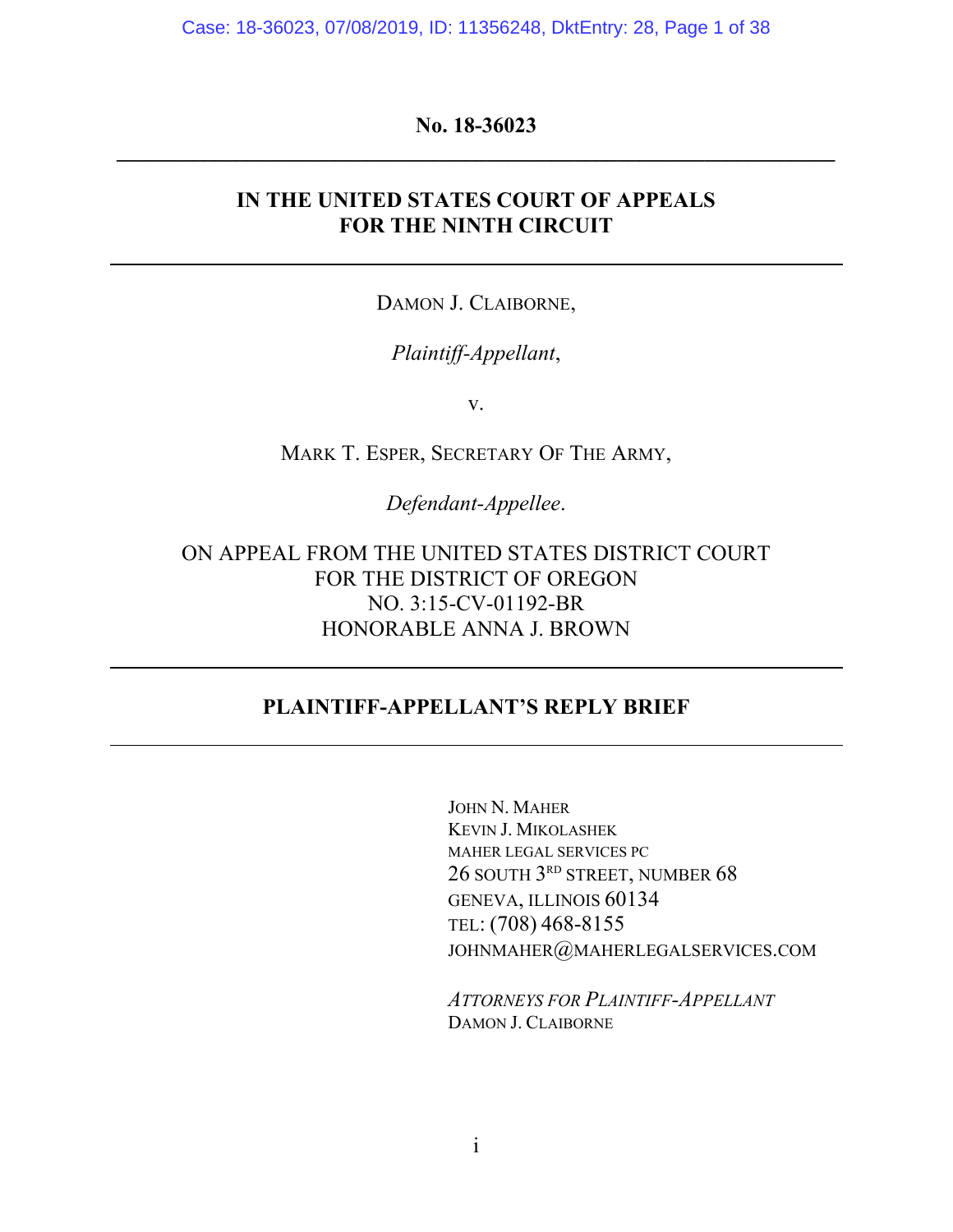# **TABLE OF CONTENTS**

|    |           |                                                                                                                                                                                                                                                                                                                              | 1  |
|----|-----------|------------------------------------------------------------------------------------------------------------------------------------------------------------------------------------------------------------------------------------------------------------------------------------------------------------------------------|----|
|    |           |                                                                                                                                                                                                                                                                                                                              |    |
| I. |           | THE SECRETARY'S DETERMINATION TO SEPARATE CLAIBORNE<br>MERELY 7 MONTHS BEFORE HIS 20-YEAR RETIREMENT VESTED,<br>BASED ON NEW ADMINISTRATIVE POLICIES THE SECRETARY<br>PROMULGATED TEN YEARS AFTER CLAIBORNE'S CASE WAS<br>CLOSED, SHOULD BE REVERSED AND SET ASIDE AS<br>UNCONSITUTIONAL AND VIOLATIVE OF THE ADMINISTRATIVE | 6  |
|    | A.        | Because the Secretary Exceeded His Statutory Authority Contained in<br>the Enabling Statute, His Determination to Prevent Claiborne's<br>Retirement Violates the Administrative Procedure Act and Cannot                                                                                                                     |    |
|    | <b>B.</b> | The Secretary Errantly Claims the New Army Directive and<br>ALARACT Were Used Against Claiborne "Prospectively" not                                                                                                                                                                                                          | 12 |
|    | $C$ .     | The Secretary Asks This Court to Ignore the NDAA of 2013, the<br>Army Directive, and the ALARACT Because He Always Had                                                                                                                                                                                                       | 13 |
|    | D         | The Secretary Errantly Urges This Court to Ignore Supreme Court<br>Precedent and Judicially Defer to His Executive Rulemaking and                                                                                                                                                                                            | 15 |
|    | Ε.        | The Secretary Unlawfully Picked and Chose Which Portions of His                                                                                                                                                                                                                                                              | 16 |
|    | F.        | The Secretary Wrongly Claims Claiborne Waived His                                                                                                                                                                                                                                                                            | 21 |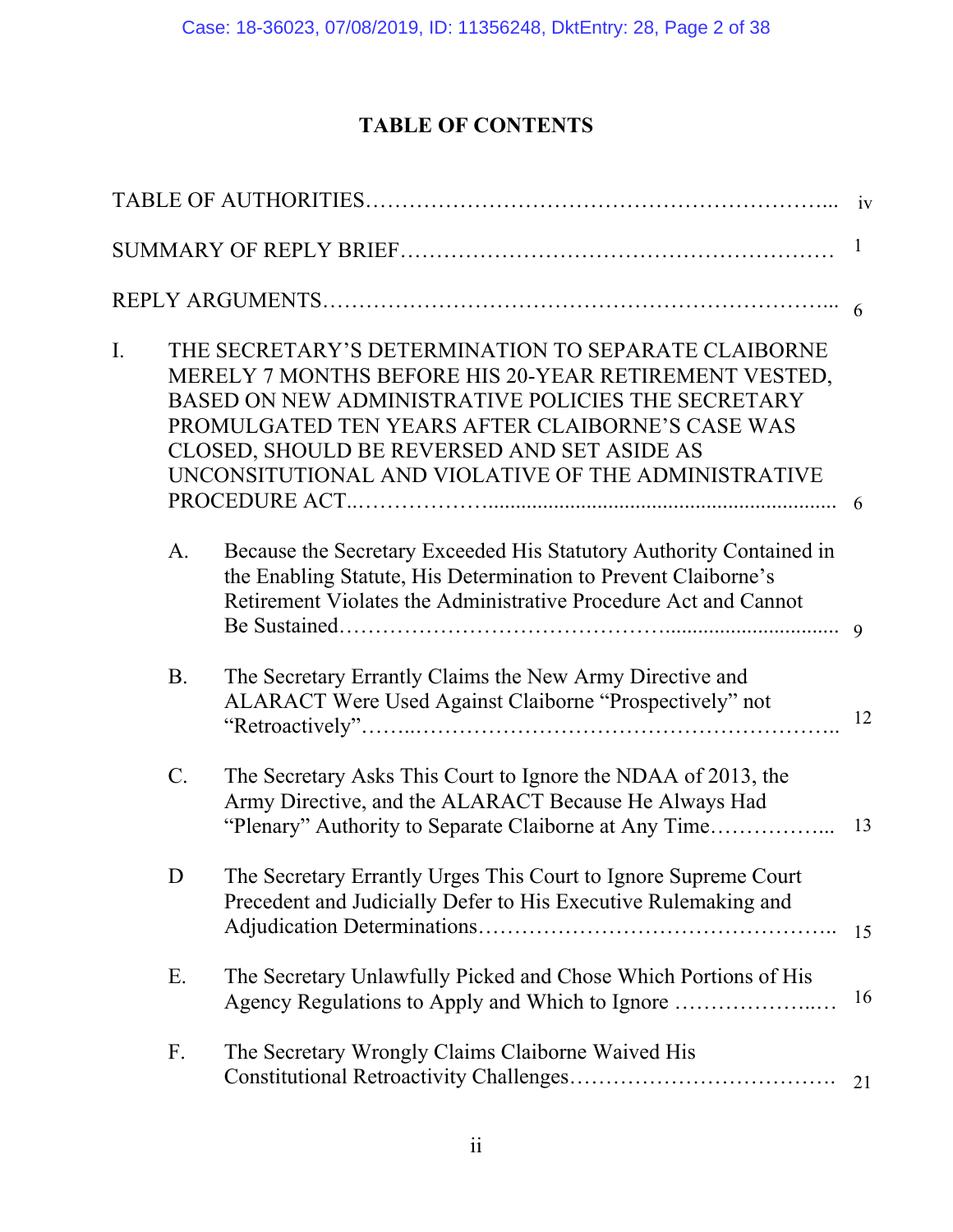|    | G.             | The Secretary Mistakenly Claims Claiborne Conceded the                                                                           | 22 |
|----|----------------|----------------------------------------------------------------------------------------------------------------------------------|----|
|    | H <sub>1</sub> | The Secretary's Attempt to Distinguish Supreme Court Cases<br>Holding That Retroactive Administrative Policies Will Not Be       | 24 |
|    | I.             | The Secretary Seeks to Minimize His Arbitrary Finding, Totally<br>Unsupported by The Record, That Claiborne Had A "Demonstrated" | 27 |
| H. |                |                                                                                                                                  | 28 |
|    |                |                                                                                                                                  | 31 |
|    |                |                                                                                                                                  | 32 |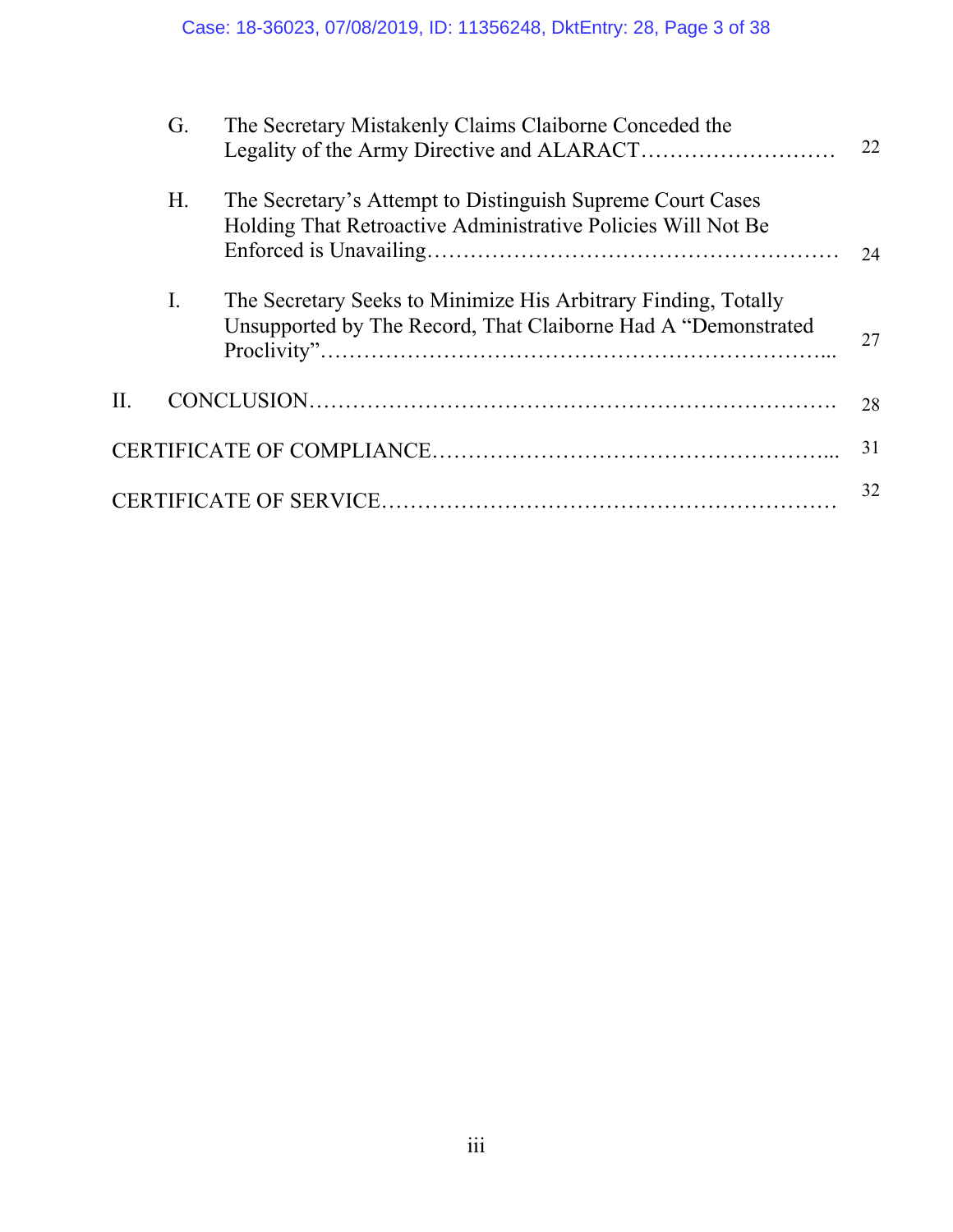# **TABLE OF AUTHORITIES**

# **Cases**

| Anderson v. Northern Telecom, Inc.,                                                    | $\overline{2}$           |
|----------------------------------------------------------------------------------------|--------------------------|
| Bear Lake Watch, Inc. v. FERC,                                                         | 5                        |
| Bowen v. Georgetown University Hospital,                                               | 10, 21,<br>22, 24,<br>25 |
| Brimstone R.R. & Canal Co. v. United States,                                           | 28                       |
| Citizens to Preserve Overton Park, Inc. v. Volpe,                                      | 19                       |
| Claridge Apartments Co. v. Commissioner,                                               | 25                       |
| Cort v. Crabtree,                                                                      | 2                        |
| Covey v. Hollydale Mobilehome Estates,                                                 | 2                        |
| Edward J. DeBartolo Corp., v. Florida Gulf Coast Building & Constr. Trades<br>Council, | 10                       |
| Gilbert v. Nat'l Transp. Safety Bd.,                                                   | 3                        |
| Greater Boston Television v. FCC,                                                      | 27                       |
| Green v. United States,                                                                | $\overline{2}$           |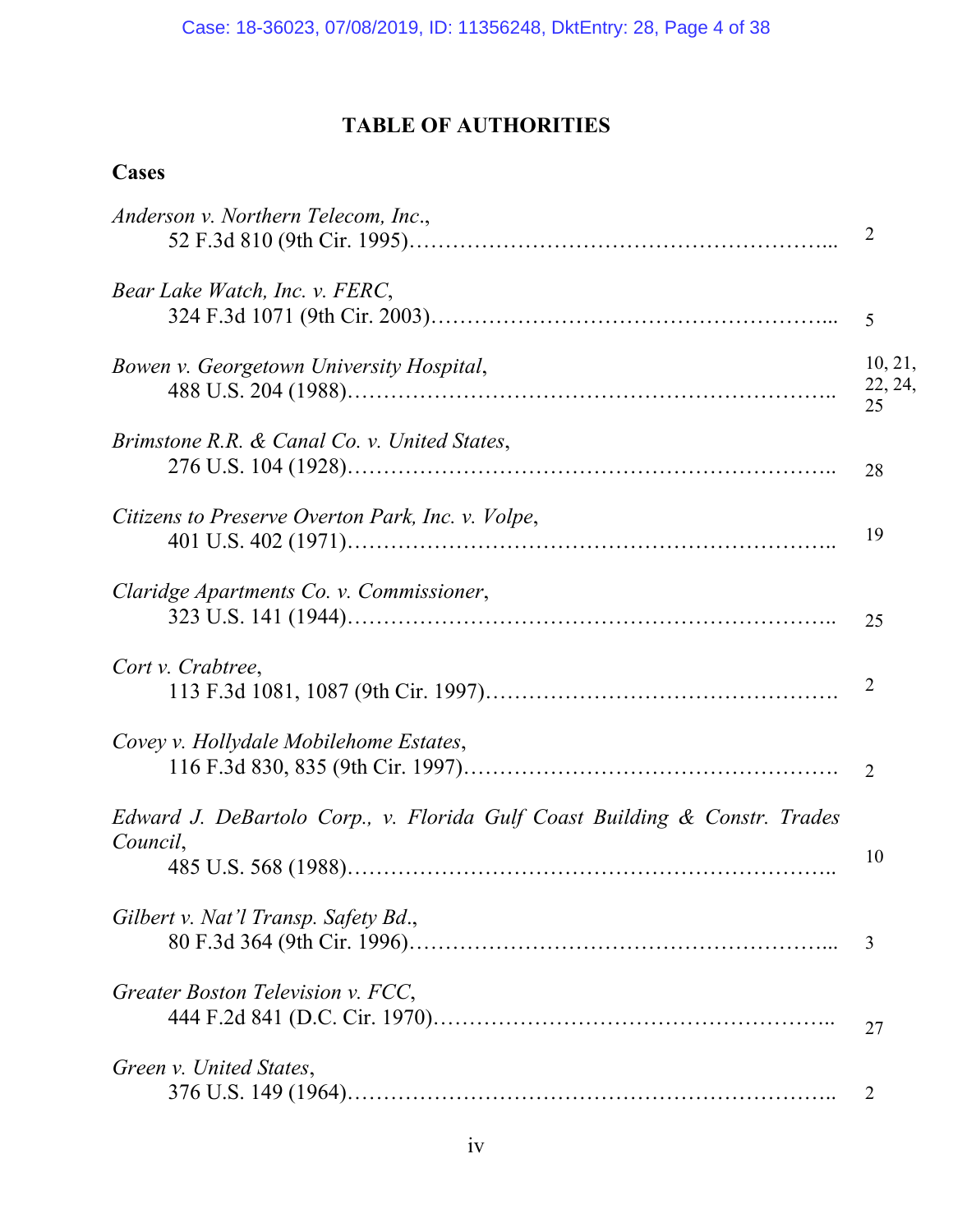| Landgraf v. USI Film Prods.,                                                                   | 10, 22,<br>25, 26 |
|------------------------------------------------------------------------------------------------|-------------------|
| Lynce v. Mathis,                                                                               | 25                |
| Miller v. United States,                                                                       | 25                |
| Nat'l Mining Ass'n v. Zinke,<br>No. 14-17350, 2017 WL 6327944, at *13 (9th Cir. Dec. 12, 2017) | 5                 |
| Pension Benefit Guar. Corp. v. R.A. Gray & Co.,                                                | 26                |
| Ramirez Alejandre v. Ashcroft,                                                                 | 3                 |
| Securities & Exchange Commission v. Chenery Corp.,                                             | 27                |
| Service v. Dulles,                                                                             | 19, 20            |
| Shaw's Supermarkets, Inc. v. NLRB,                                                             | 20                |
| Solid Waste Agency of Northern Cook County v. U.S. Army Corps of Engineers,                    | 12                |
| United States v. Magnolia Petroleum Co.,                                                       | 25                |
|                                                                                                | 20                |
| <b>Statutes</b>                                                                                |                   |

|--|--|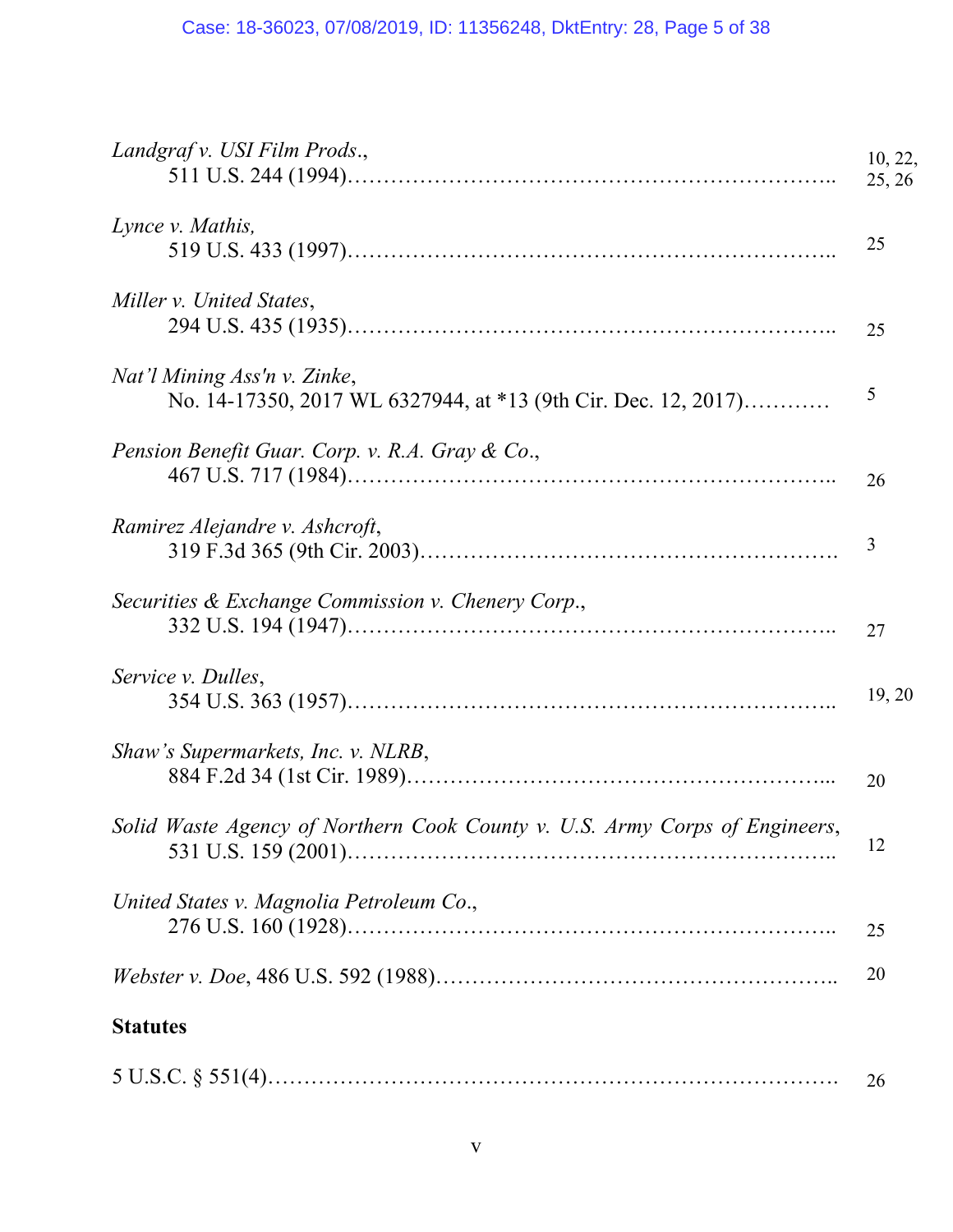# Case: 18-36023, 07/08/2019, ID: 11356248, DktEntry: 28, Page 6 of 38

| National Defense Authorization Act 2013, Public Law 112-239, Section 572 6, 10, 11, | 12.23 |
|-------------------------------------------------------------------------------------|-------|

# **Regulations**

| Department of the Army Regulation 635-200 Active Duty Enlisted Separations<br><b>Other Authorities</b> | 4, 13, 16,<br>18, 19,<br>28, 29                                 |
|--------------------------------------------------------------------------------------------------------|-----------------------------------------------------------------|
|                                                                                                        |                                                                 |
|                                                                                                        | 6, 8, 11,<br>12, 13,<br>14, 17,<br>19, 21,<br>22, 23,<br>26, 28 |
|                                                                                                        | 6, 8, 11,<br>12, 13,<br>14, 17,<br>19, 21,<br>22, 23,<br>26, 28 |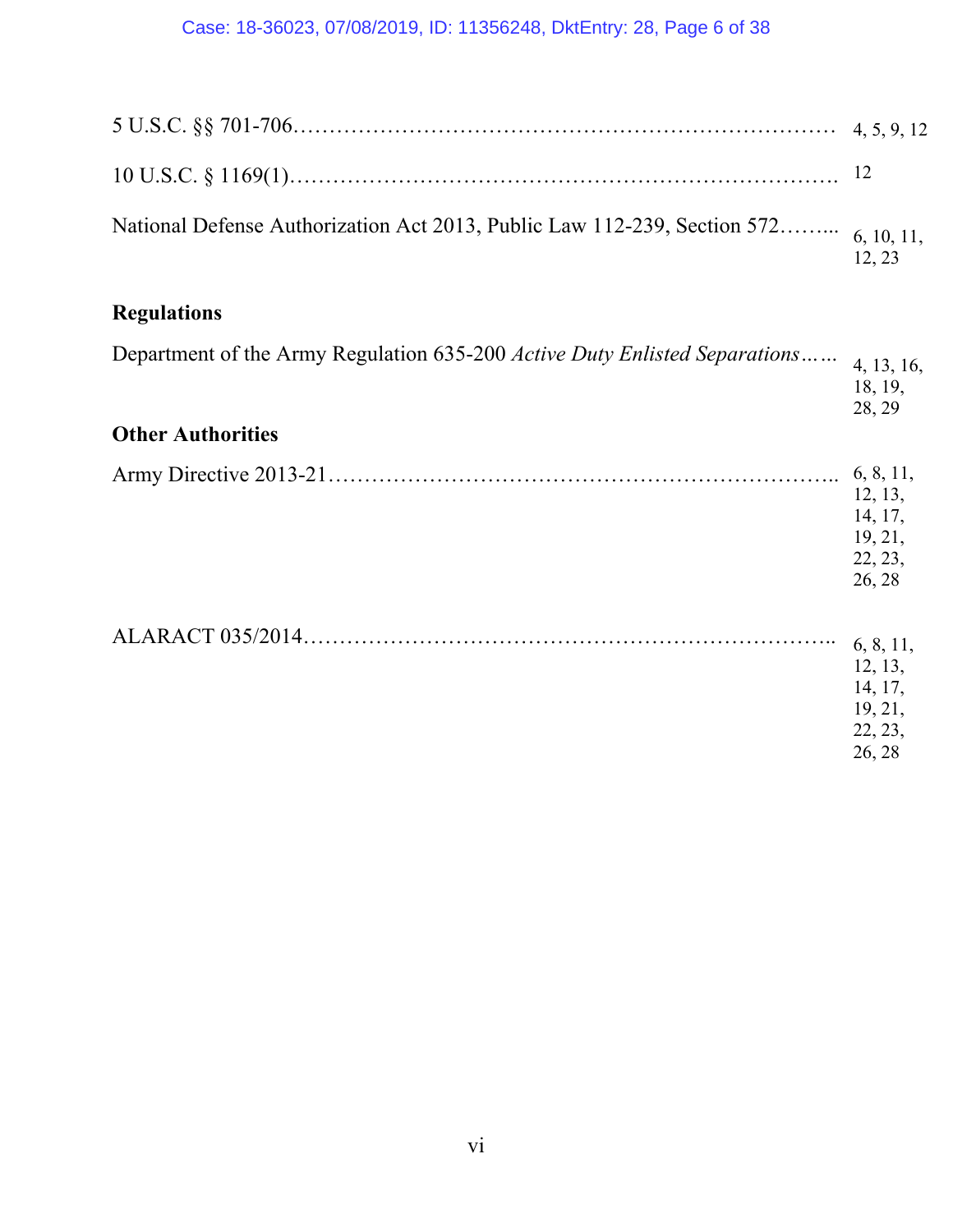### **SUMMARY OF REPLY BRIEF**

In his Opening Brief, Plaintiff-Appellant Damon J. Claiborne ("Claiborne") demonstrated that the Secretary of the Army ("Secretary") exceeded the limited scope of statutory authority Congress vested in him through the National Defense Authorization Act of 2013 ("NDAA of 2013") to create and enforce new policies designed to ensure that a soldier who is convicted of an offense involving sexual assault and not discharged from the Army as a part of that judicial sentence, is nevertheless processed for administrative separation after trial.

Before the district court and in his Opening Brief here, Claiborne confirmed that the Secretary, unilaterally and without congressional mandate, created a policy that required the initiation of separation proceedings against any soldier who had been convicted of a sexual assault, *at any time*, even if that Soldier had already been the subject of separation proceedings in the past – something far more expansive than the limited grant of power Congress provided the Secretary.

By unilaterally and unlawfully expanding the reach of his grant of authority, the Secretary disregarded the Constitution and the Administrative Procedure Act to revive a matter that had already been finalized 10 years prior. As applied to Claiborne, the Secretary's new policy resulted in the Army's looking to conduct that occurred a decade in the past, which had been the subject of not only judicial proceedings, but also administrative separation proceedings, and that had been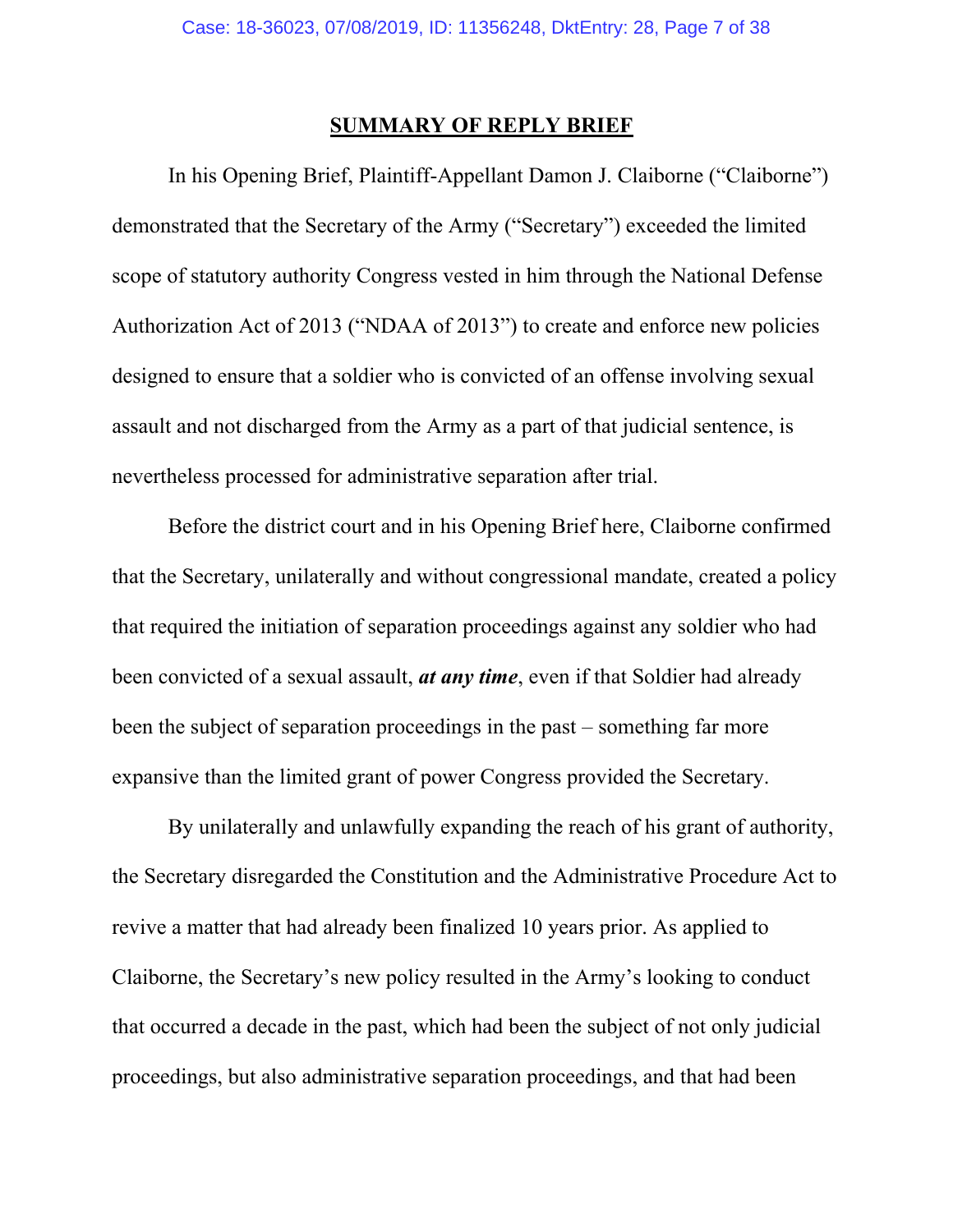#### Case: 18-36023, 07/08/2019, ID: 11356248, DktEntry: 28, Page 8 of 38

resolved in Claiborne's favor. The Secretary then reversed that outcome to Claiborne's detriment, depriving him and his family of retired pay and medical care for life, goals Claiborne spent 19 years and 7 months, including substantial time in combat, pursuing.

Stated differently, Claiborne and the Secretary already had their day in court (or, more accurately, day in court and day before the administrative separation board). The issue was resolved in Claiborne's favor so much so that the Secretary went so far to enter into a contract to authorize Claiborne's retirement at 20 years of active duty service, after promoting him twice and placing the care of junior male and female soldiers in his trust.

The Secretary's decision to re-litigate these past proceedings runs afoul of the Secretary's own regulation prohibiting administrative double jeopardy, breached his contract with Claiborne promising retirement, and violated the wellsettled Constitutional principle that unless Congress dictates otherwise, prohibition of any conduct must be applied prospectively, not retroactively. *See e.g., Green v. United States*, 376 U.S. 149, 160 (1964) ("retroactivity is not favored in the law."); *Cort v. Crabtree*, 113 F.3d 1081, 1087 (9th Cir. 1997) (this Court refused to apply rule retroactively in the absence of specific congressional language authorizing retroactive enforcement); *Covey v. Hollydale Mobilehome Estates*, 116 F.3d 830, 835 (9th Cir. 1997) (this Court declined to apply new standards retroactively to a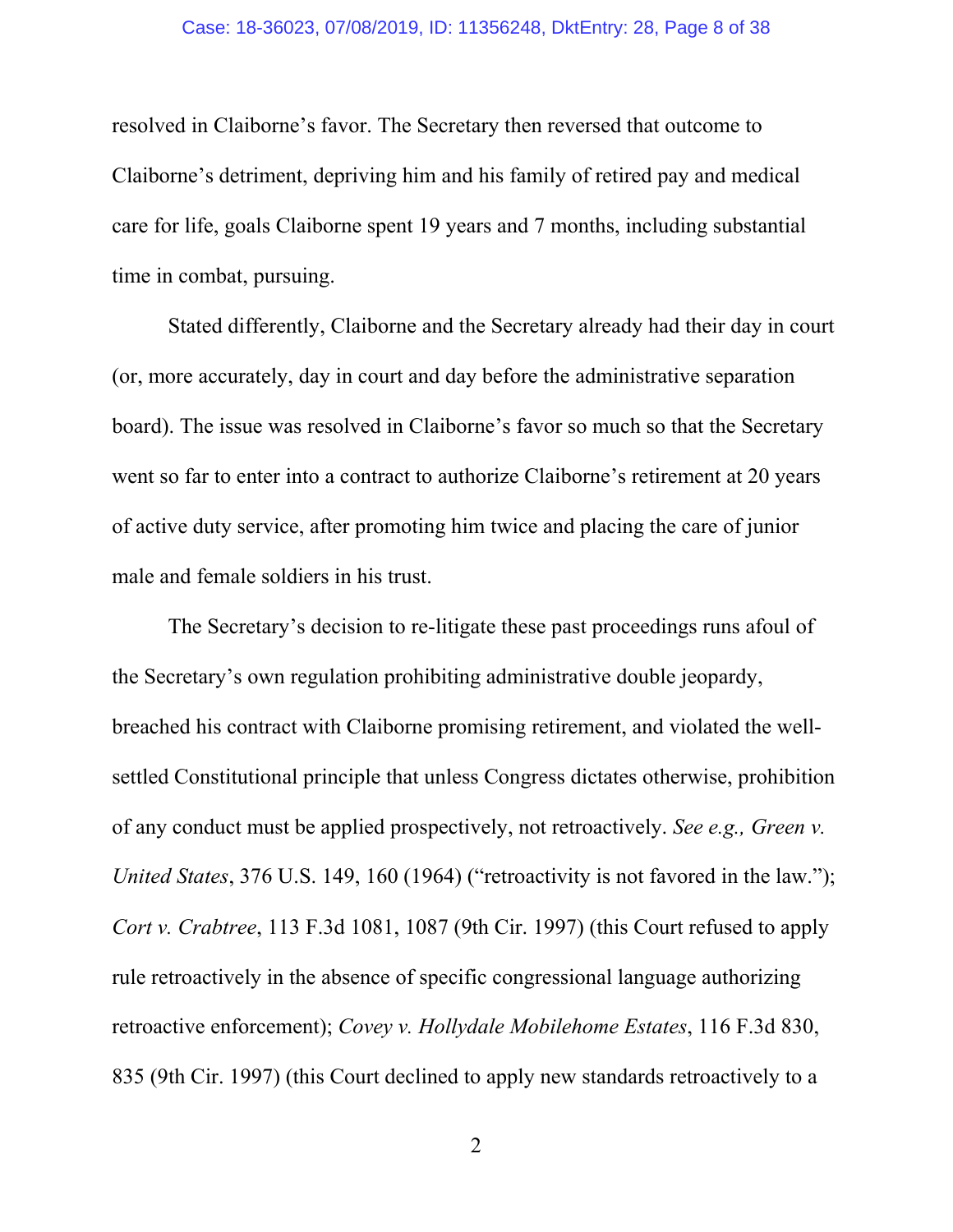#### Case: 18-36023, 07/08/2019, ID: 11356248, DktEntry: 28, Page 9 of 38

case that arose prior to enactment of the new standards); *Anderson v. Northern Telecom, Inc*., 52 F.3d 810, 814 (9th Cir. 1995) (this Court held that absent legislative intent to the contrary, statutes do not operate retroactively).

These questions of law, briefed to the district court, went misinterpreted because the lower court erroneously adopted the Secretary's request for judicial deference rather than applying *de novo* review as Claiborne urged with citation to authority. *See e.g., Ramirez Alejandre v. Ashcroft*, 319 F.3d 365, 377 (9th Cir. 2003) (*en banc*) (whether an agency's procedures comport with due process requirements presents a question of law reviewed *de novo -* noting no deference is owed to agency); *accord*, *Gilbert v. Nat'l Transp. Safety Bd*., 80 F.3d 364, 367 (9th Cir. 1996).

That the district court did not apply the *de novo* standard of review requires reversal on this point alone. But again, before this Court, the Secretary largely restates his distracting points which avoid the real issue - that judicial deference to military personnel decisions simply does not apply when an Article II appointed official disregards the Constitution, exceeds the scope of enabling legislation, and all but destroys a family's life - the life Claiborne and his family strove for and relied upon through combat deployments over the course of 19 years and five months of active duty military service, only to be involuntarily separated a mere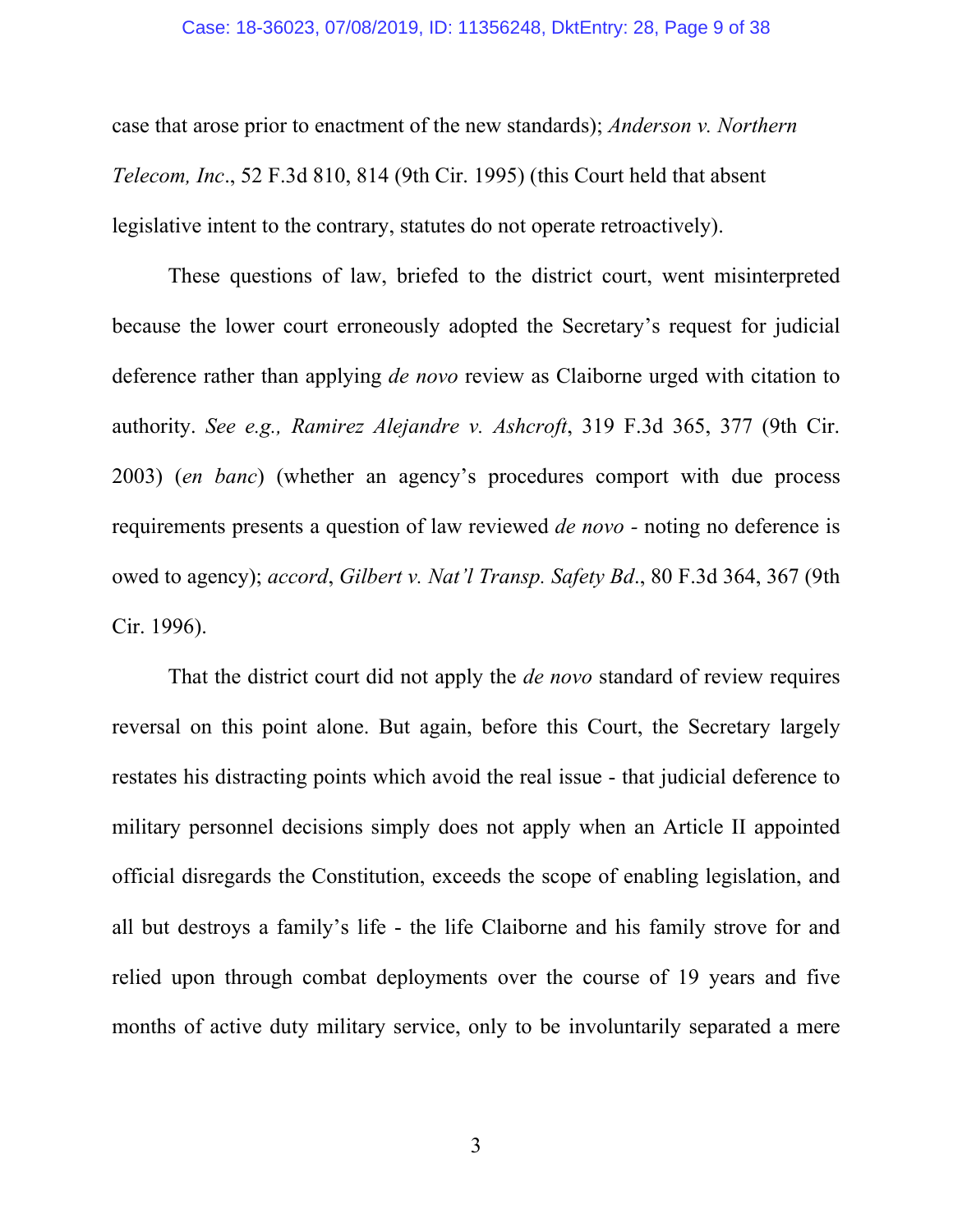#### Case: 18-36023, 07/08/2019, ID: 11356248, DktEntry: 28, Page 10 of 38

seven months before vesting in retired pay and medical benefits for life – based on conduct that had been both judicially and administratively put to rest.

What is more, the district court side-stepped, that is, failed to address the Secretary's implausible finding that Claiborne's "suitability for continued service was reassessed based upon his demonstrated proclivity for sexual misbehavior. Based upon that reassessment, it was determined his services were no longer required." (ER Opinion and Order).

The Secretary's justification is nowhere supported in the record, and the district judge erred by ignoring the Supreme Court and Ninth Circuit decisions Claiborne presented that hold, intuitively and legally, that one act cannot be a "demonstrated proclivity," and therefore, the Secretary's adjudication was arbitrary and capricious under the Administrative Procedure Act, 5 U.S.C. § 706.

Beyond the unconstitutional promulgation and enforcement of unauthorized retroactive policies against him and manufacturing a justification out of thin air, (demonstrated proclivity), Claiborne also demonstrated that the Secretary cobbled together his position piecemeal, "cherry-picking" which provisions of the otherwise controlling regulation, Army Regulation (AR) 635-200, would apply, (not the least of which was the direct bar against administrative double jeopardy), relying on those discrete provisions favoring the Secretary and disregarding those

4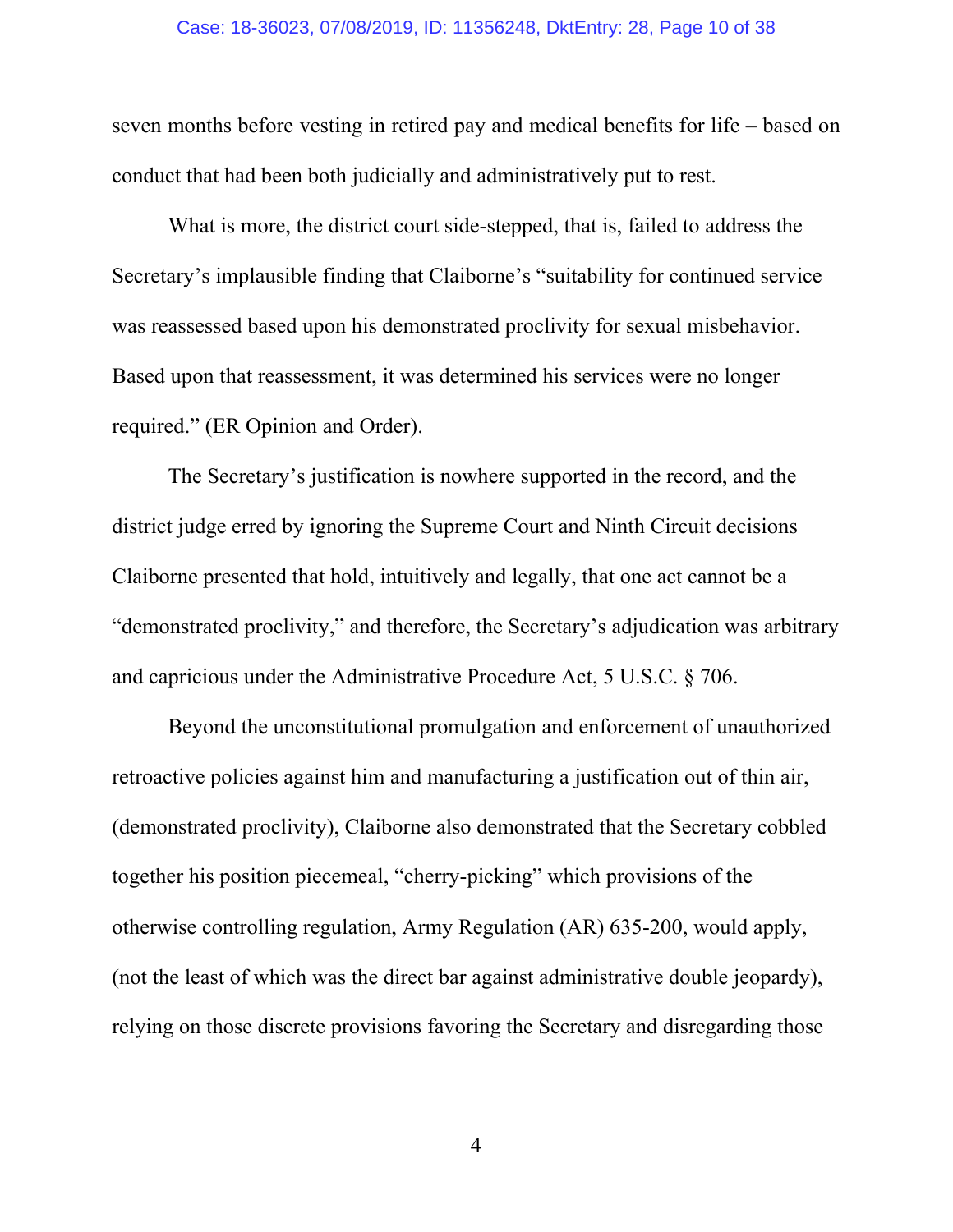#### Case: 18-36023, 07/08/2019, ID: 11356248, DktEntry: 28, Page 11 of 38

favoring Claiborne to reverse the Agency's 10-year old decision - which must be arbitrary in its strictest sense.

Nothing in the Secretary's Answering Brief ("Ansr. Br.") undermines Claiborne's having established that the Secretary's decision to separate him immediately before his retirement vesting was the direct result of exceeding statutory authority, enforcing unconstitutional retroactive implementing policies, creating a justification *post hoc* (demonstrated proclivity), and cherry-picking which parts of the controlling regulation to apply and which parts to ignore (bar to administrative double jeopardy). All of this to say the Secretary's conduct violates separation of powers and is arbitrary and capricious, which neither the Constitution nor the Administrative Procedure Act condone.

For these reasons, the Secretary's determination to separate Claiborne as a direct result of policies implemented through the NDAA of 2013, is "arbitrary, capricious, an abuse of discretion, otherwise not in accordance with law," and should be reversed and vacated. 5 U.S.C.  $\S$  706(2)(A) (pursuant to the APA, this Court may set aside an agency decision if it is "arbitrary, capricious, an abuse of discretion, or otherwise not in accordance with law);" *Nat'l Mining Ass'n v. Zinke*, No. 14- 17350, 2017 WL 6327944, at \*13 (9th Cir. Dec. 12, 2017)).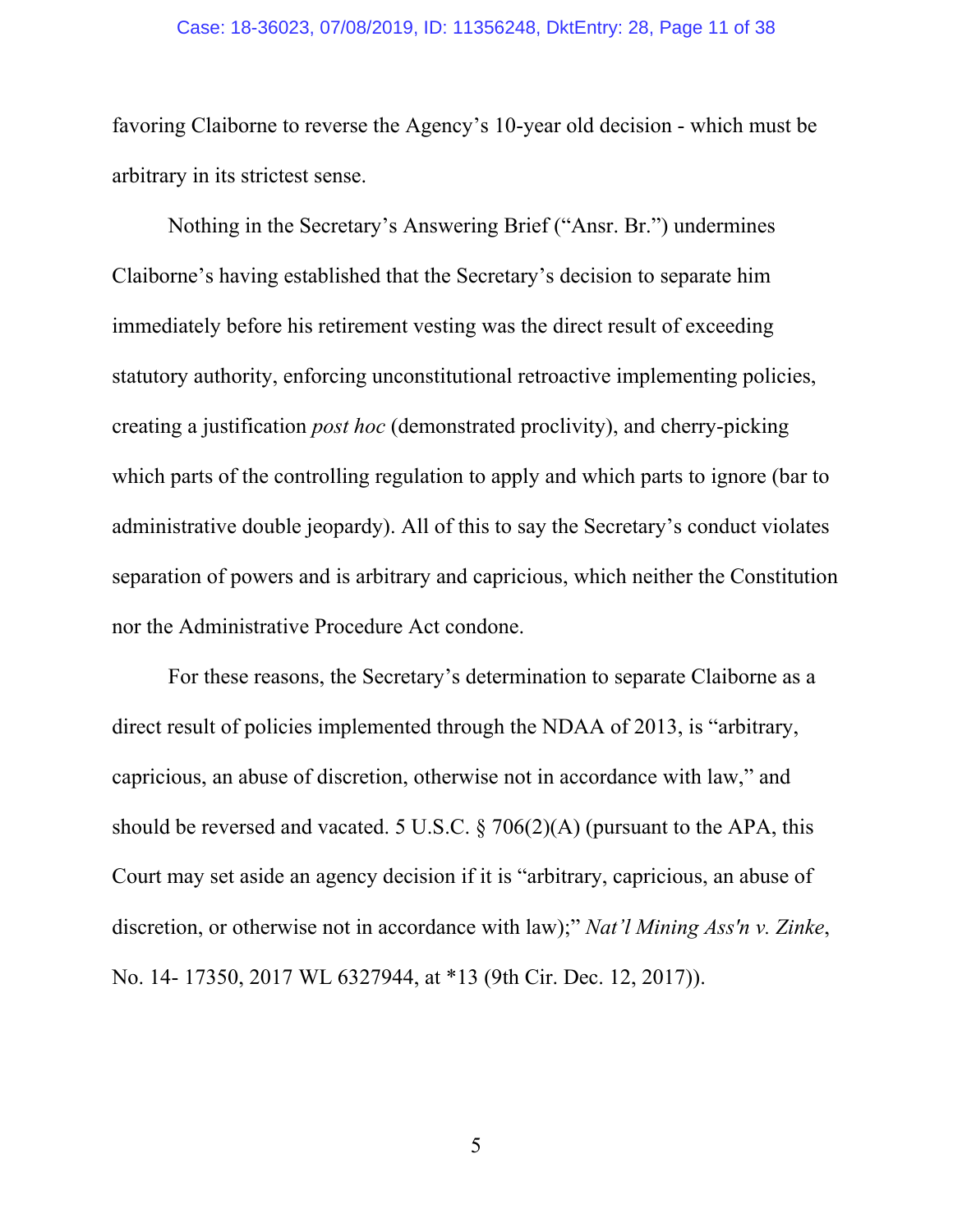## **REPLY ARGUMENTS**

## **I. THE SECRETARY'S DETERMINATION TO SEPARATE CLAIBORNE MERELY 7 MONTHS BEFORE HIS 20-YEAR RETIREMENT VESTED, BASED ON NEW ADMINISTRATIVE POLICIES THE SECRETARY PROMULGATED TEN YEARS AFTER CLAIBORNE'S CASE WAS CLOSED, SHOULD BE REVERSED AND SET ASIDE AS UNCONSITUTIONAL AND VIOLATIVE OF THE ADMINISTRATIVE PROCEDURE ACT.**

When an agency interprets a statute or regulation during rulemaking or

adjudication, the agency has resolved questions of law. An agency's interpretation

of a statutory grant of authority is reviewed *de novo*. *See Bear Lake Watch, Inc. v.* 

*FERC*, 324 F.3d 1071, 1073 (9th Cir. 2003). The District Court declined to apply

the correct standard of review, which is prejudicial legal error justifying reversal

on this point alone.

The NDAA of 2013 provided new guidance to the Secretary to

administratively implement:

(2) A *requirement* that the Secretary of each military department establish policies to require the processing for administrative separation of any member of the Armed Forces under the jurisdiction of such Secretary whose conviction for a covered offense is final and who is not punitively discharged from the Armed Forces in connection with such conviction. Such requirement—

(A) shall ensure that any separation decision is based on the full facts of the case and that due process procedures are provided under regulations prescribed by the Secretary of Defense.

Public Law 112-239, Section 572 (emphasis added).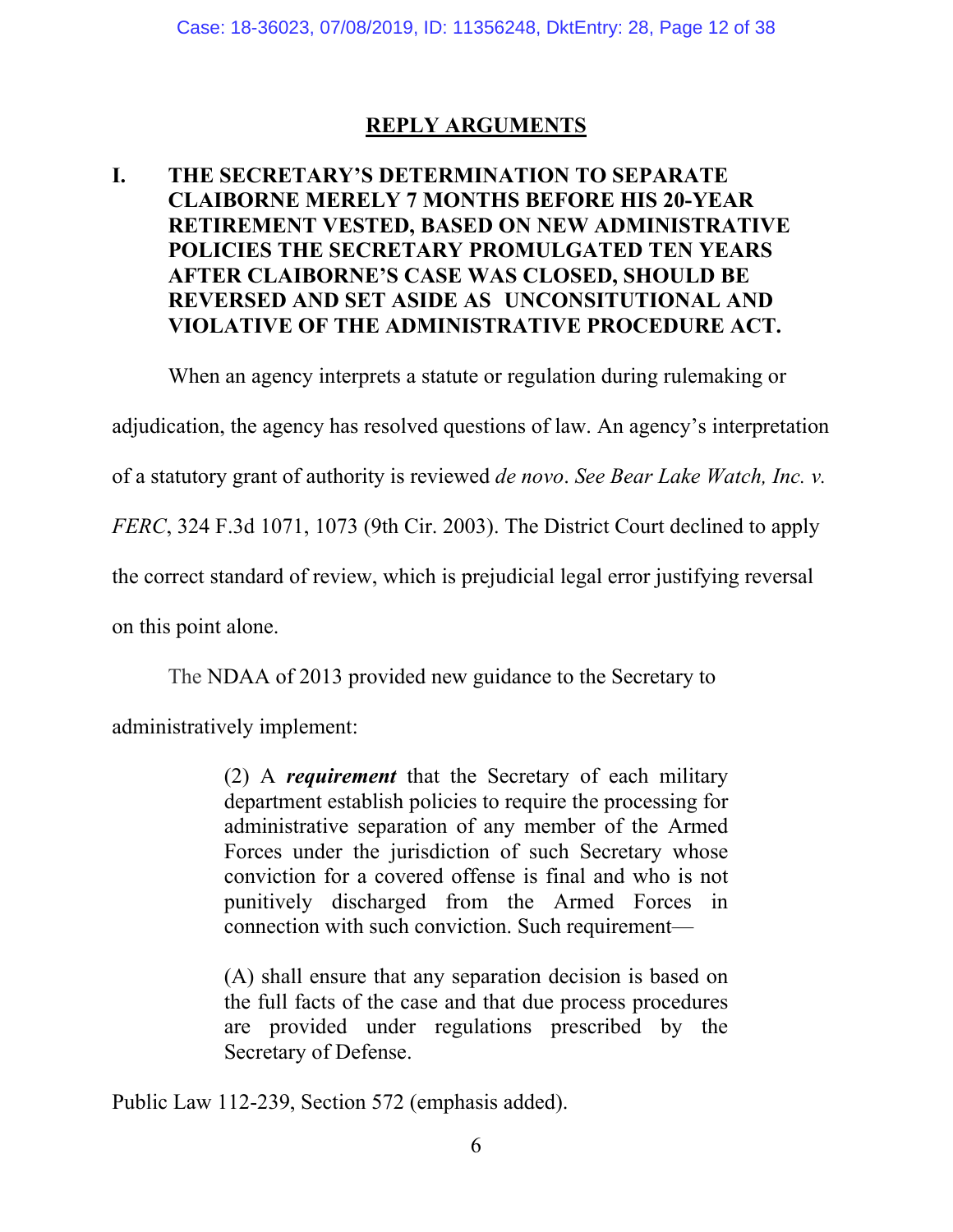To implement this requirement, on November 7, 2013, the Secretary issued

Army Directive 2013-21, which provides in pertinent part:

Commanders will initiate the administrative separation of any Soldier convicted of a sex offense . . . whose conviction did not result in a punitive discharge or dismissal. This policy applies to all personnel currently in the Army, *regardless of when the conviction for a sex offense occurred* and regardless of component of membership and current status in that component.

Army Directive 2013-21(3) (emphasis added).

And on February 14, 2014, the Secretary issued ALARACT (an acronym

indicating a message sent to "All Army Activities") 035/2014, which instructed, in

part:

Upon discovery that a soldier within their command sustained a sex offense conviction that did not result in a punitive discharge or dismissal, commanders will initiate an administrative separation action. This policy applies to all personnel currently in the Army, *regardless of when the conviction for a sex offense occurred*.

*Id*. (emphasis added).

The language "*regardless of when the conviction for a sex offense* 

*occurred*" was not contained in the enabling statute, but inserted and adopted by

the Secretary without congressional authority. He then used his newly-promulgated

policies to resurrect Claiborne's 2005 judicial proceeding and 2006 administrative

separation proceeding to fire Claiborne in 2015, just months shy of retirement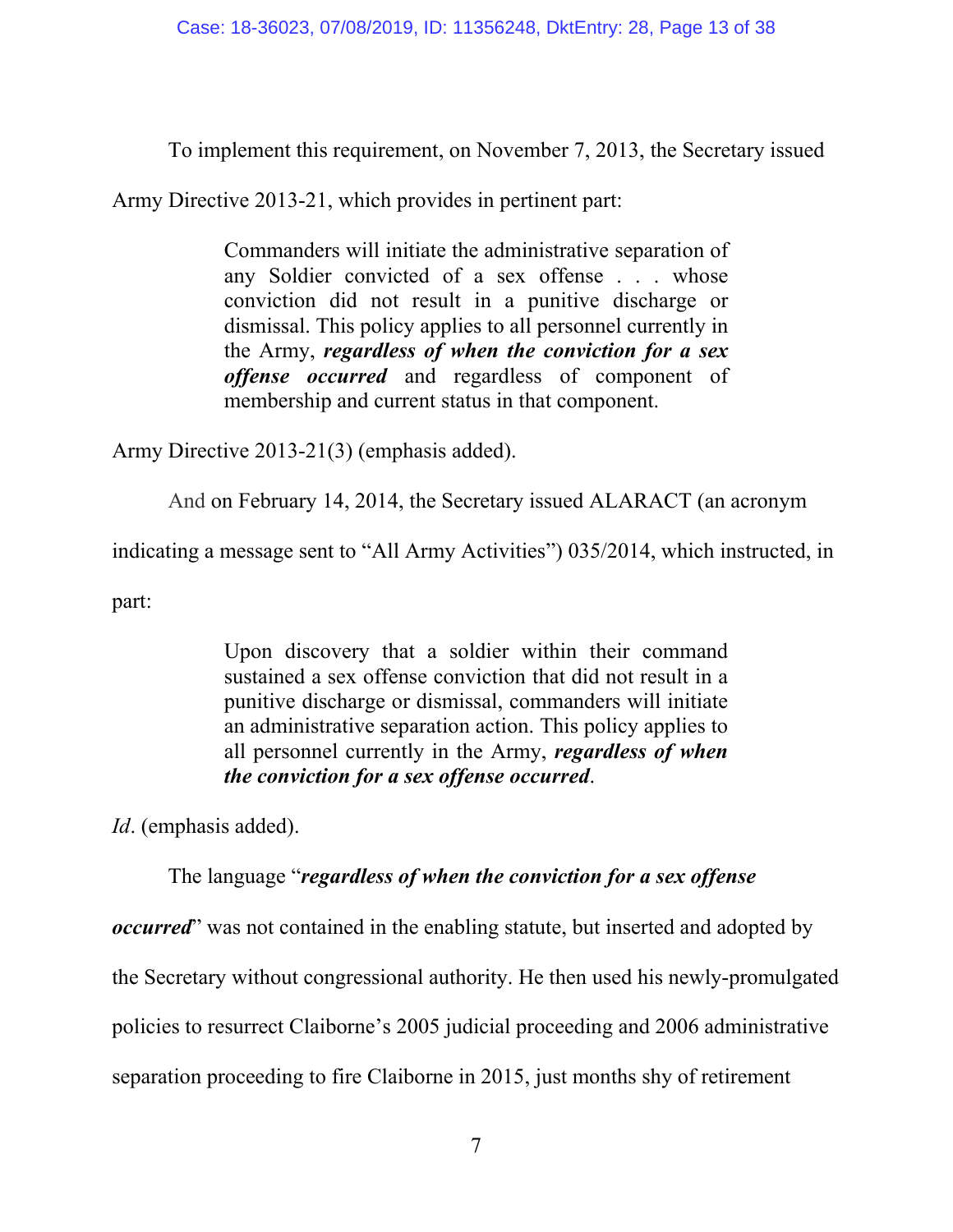eligibility, a very harsh and totally unlawful abuse of Article II authority delegated from the Congress under Article I.

Another constitutional issue: the Secretary did not have the statutorilymandated power to enforce the newly-announced directives retroactively, that is, go back 10 years to resurrect an issue that had been heard, decided, resolved, and then reverse it.

Although Congress authorized and required the Secretary to enact the Army Directive and ALARACT, Congress did not authorize the Secretary to insert the temporal language *regardless of when the conviction for a sex offense occurred*.

In enacting NDAA of 2013, Congress directed the Secretary to promulgate and enforce new policies to solve a problem: the very rare instance where a soldier convicted of sexual assault was not sentenced to be separated from the Army. The congressional solution: begin follow-on administrative proceedings after the judicial proceedings to separate the soldier from the ranks.

A fair reading of the enabling statute here envisions that Congress sought to solve prospective problems of having a convicted sexual assaulter still within the Army's ranks in those very rare occasions where the sentence in court did not include a punitive discharge. However, nowhere in the enabling statute did Congress authorize the Secretary to unilaterally insert broad sweeping language to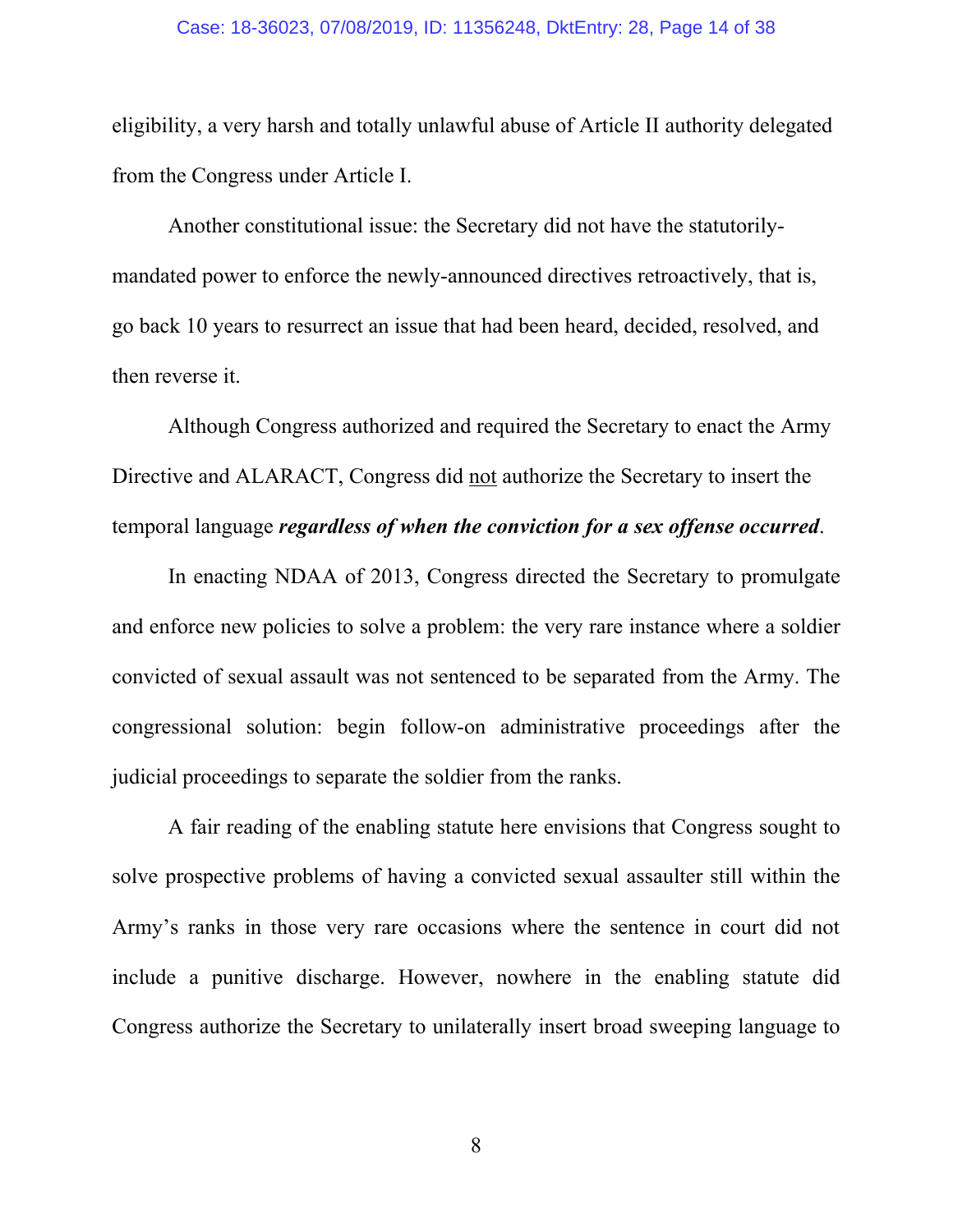#### Case: 18-36023, 07/08/2019, ID: 11356248, DktEntry: 28, Page 15 of 38

cull its ranks retroactively and re-open concluded cases that had already been through judicial and administrative proceedings.

In 2006, the Secretary applied existing regulations to Claiborne's conduct to adjudicate the matter. Final adjudication resulted in expectations that Claiborne would remain in the Army and the Army would retain Claiborne. Ten years later, the Secretary enacted new rules and applied them retroactively without congressional authority to the very same conduct. The Secretary's Article II abuse of authority delegated by Article I cannot stand under Article III review.

## **A. Because the Secretary Exceeded His Statutory Authority Contained in the Enabling Statute, His Determination to Prevent Claiborne's Retirement Violates the Constitution, the Administrative Procedure Act, and Cannot Be Sustained.**

Nowhere in his Answering Brief or before the lower court did the Secretary cite precedent to support the idea that an Article II-appointed official can inject broad language when implementing a statutory directive to create retroactive enforcement power over conduct that was addressed a decade prior. There is no cognizable authority to do so.

If the Congress did not direct the Secretary to create new policies as part of the NDAA 2013, Claiborne's 10-year-old case - which had already been through both judicial and administrative processes – would not have been resurrected and he would not have been separated merely months before he and his family would have vested in retired pay and medical benefits for life, much of which earned in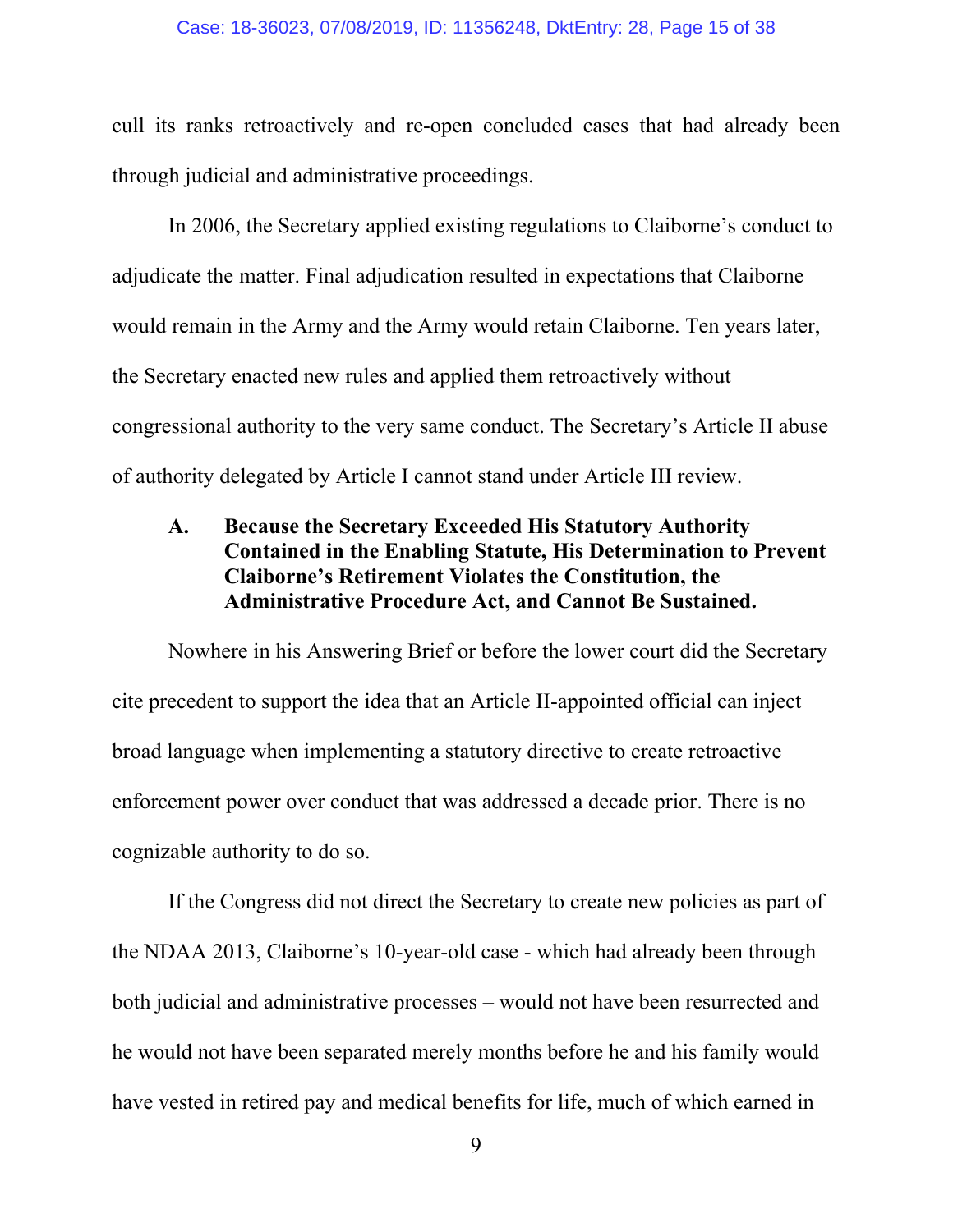hostile fire zones leading junior male and female soldiers and safeguarding their well-being.

The Administrative Procedure Act, 5 U.S.C. § 706, states that the Court "shall decide all relevant questions of law, interpret constitutional and statutory provisions, and determine the meaning or applicability of the terms of an agency action." Section 706 further states that the Court "shall hold unlawful and set aside agency action, findings, and conclusions found to be  $-$  in excess of statutory jurisdiction, authority, or limitations." *Id*. § 706(1)(C).

The NDAA of 2013 did not authorize the Secretary to alter the past legal consequences of conduct which occurred in the past. Indeed, before the district court, the Secretary conceded this point, which is consistent with a plain reading of the provision at issue. [The Secretary] "did not institute disfavored retroactive policies." ER Docket Sheet, Secretary's Opposition at 15. Comparison of the relevant statutory text with the Secretary's implementing rule makes this clear.

Pursuant to Supreme Court precedent, Section 572, as legislation, is prospective in applicability. *Bowen v. Georgetown University Hospital*, 488 U.S. 204, 208 (1988); *Landgraf v. USI Film Prods*., 511 U.S. 244, 265 (1994). Reading the statute to avoid the significant constitutional issue of impermissible retroactivity leaves no doubt that the legislation is to be applied prospectively. *Edward J. DeBartolo Corp., v. Florida Gulf Coast Building & Constr. Trades*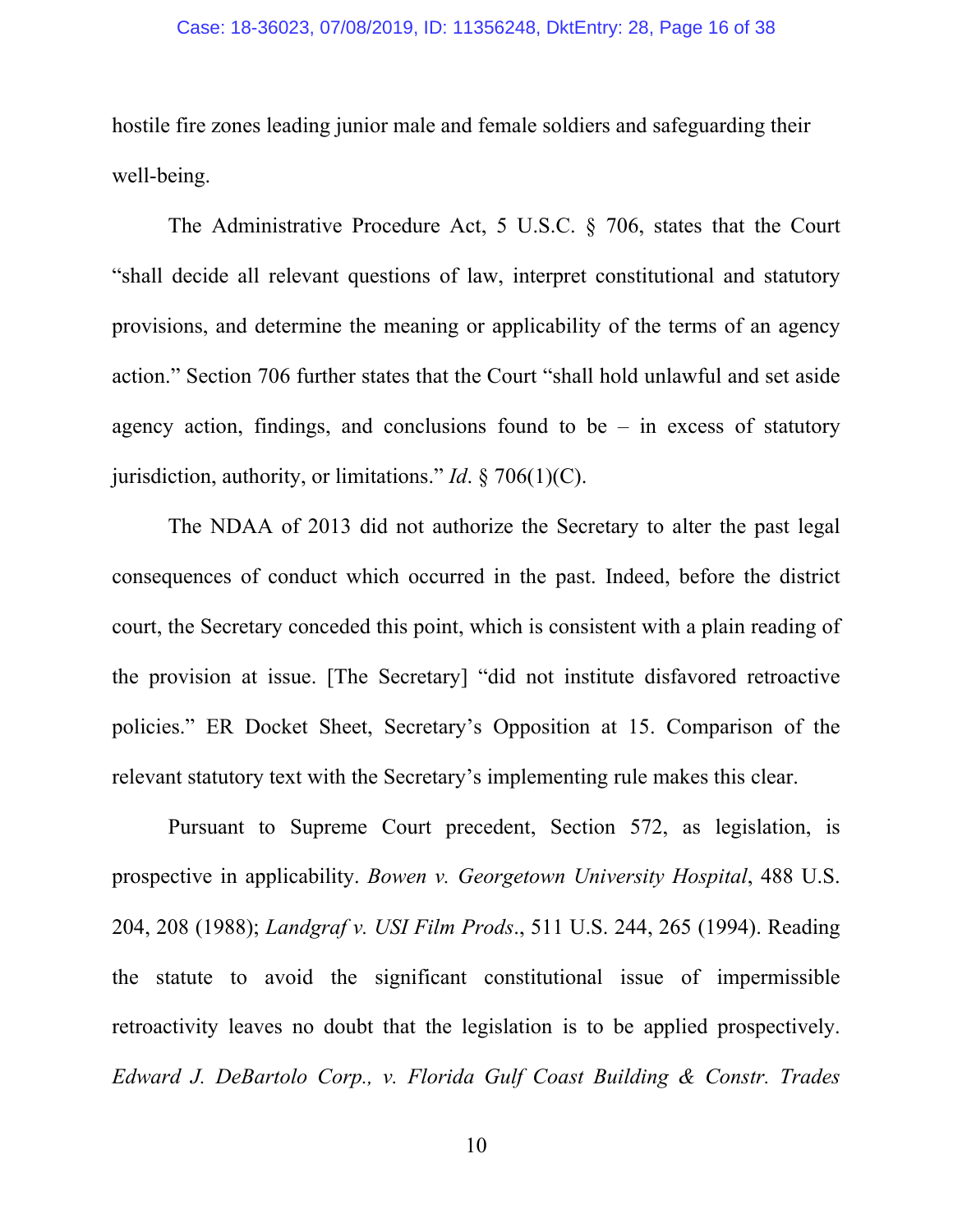*Council*, 485 U.S. 568, 575 (1988) ("where an otherwise acceptable construction of a statute would raise serious constitutional problems, the Court will construct the statute to avoid such problems…").

In enacting Section 572 of the NDAA of 2013, Congress sought to avoid those rare circumstances when a soldier convicted of a sexual assault is allowed to return to the ranks, and continue serving alongside fellow soldiers. To address this situation, Congress' instruction to the Secretary was to have a procedure in place to initiate *administrative* separation proceedings -- as opposed to *punitive/criminal* separation proceedings that had already occurred -- to ensure those convicted are not returned to the ranks, to potentially endanger other soldiers. All of this speaks to future misconduct, especially given the presumption that legislation is prospective in application, coupled with the absence of language authorizing retroactive application of it.

In carrying out Congress' instructions, the Secretary missed the mark, went several steps too far, and reached well outside the bounds of the statutory mandate. There is absolutely nothing in Section 572 that indicates congressional intent for the Secretary to take a broad sweep of the ranks and re-start administrative proceedings that had been resolved years earlier.

The Secretary not only exceeded his authority granted by Congress, but he also ran afoul of due process interests of "fair notice, reasonable reliance, and

11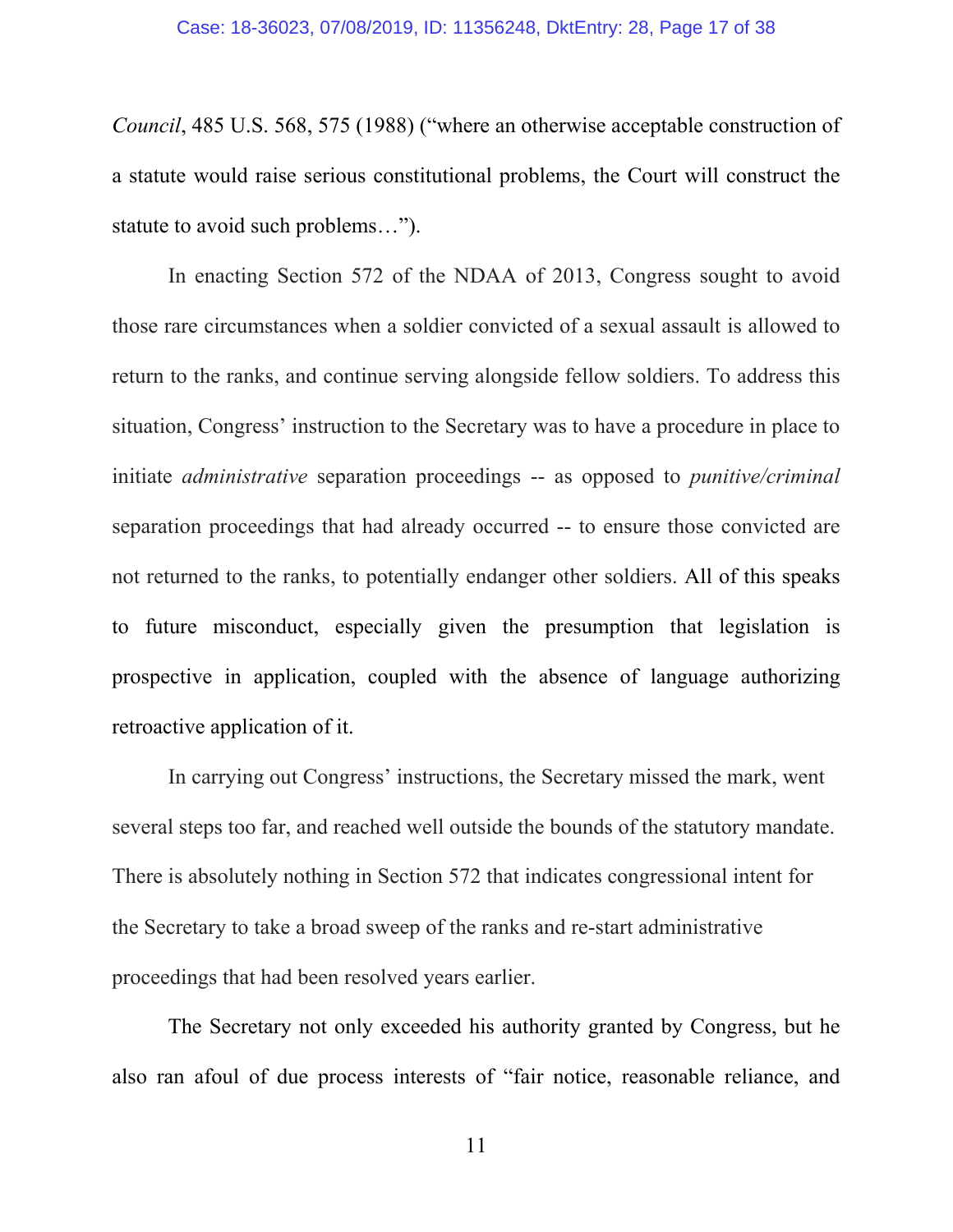#### Case: 18-36023, 07/08/2019, ID: 11356248, DktEntry: 28, Page 18 of 38

settled expectations," significant reasons why the law applies a presumption that new legislation governs only prospectively. *Landgraf,* 511 U.S. at 270. The Secretary's enforcement of the Army Directive and ALARACT against Claiborne is the very type of broad over-reaching that upsets resolved cases, produces results that are fundamentally at odds with Constitutional principles, and therefore requires judicial intervention.

Claiborne respectfully asks this Court utilize its Article III powers to cabin the executive branch within its Congressionally-authorized authority vacate the Secretary's unlawful adjudication against him. 5 U.S.C. § 706; *see also*, *e.g., Solid Waste Agency of Northern Cook County v. U.S. Army Corps of Engineers*, 531 U.S. 159 (2001) (Secretary exceeded statutory authority).

## **B. The Secretary Errantly Claims the New Army Directive and ALARACT Were Used Against Claiborne "Prospectively" not "Retroactively."**

The Secretary claims he acted within the scope of the NDAA of 2013 and that neither the ALARAT nor the Army Directive, as applied to Claiborne, were unlawful or unconstitutional. Answ. Br. at 18. "This is because section 572 was enacted on an existing framework of 10 U.S.C. § 1169(1) and the Army Regulation which already gave the Army discretion to discharge a soldier in Plaintiff's circumstances. The Directive and ALARACT are in line with section 572, 10 U.S.C. § 1169(1) and the Army's regulatory framework." *Id*.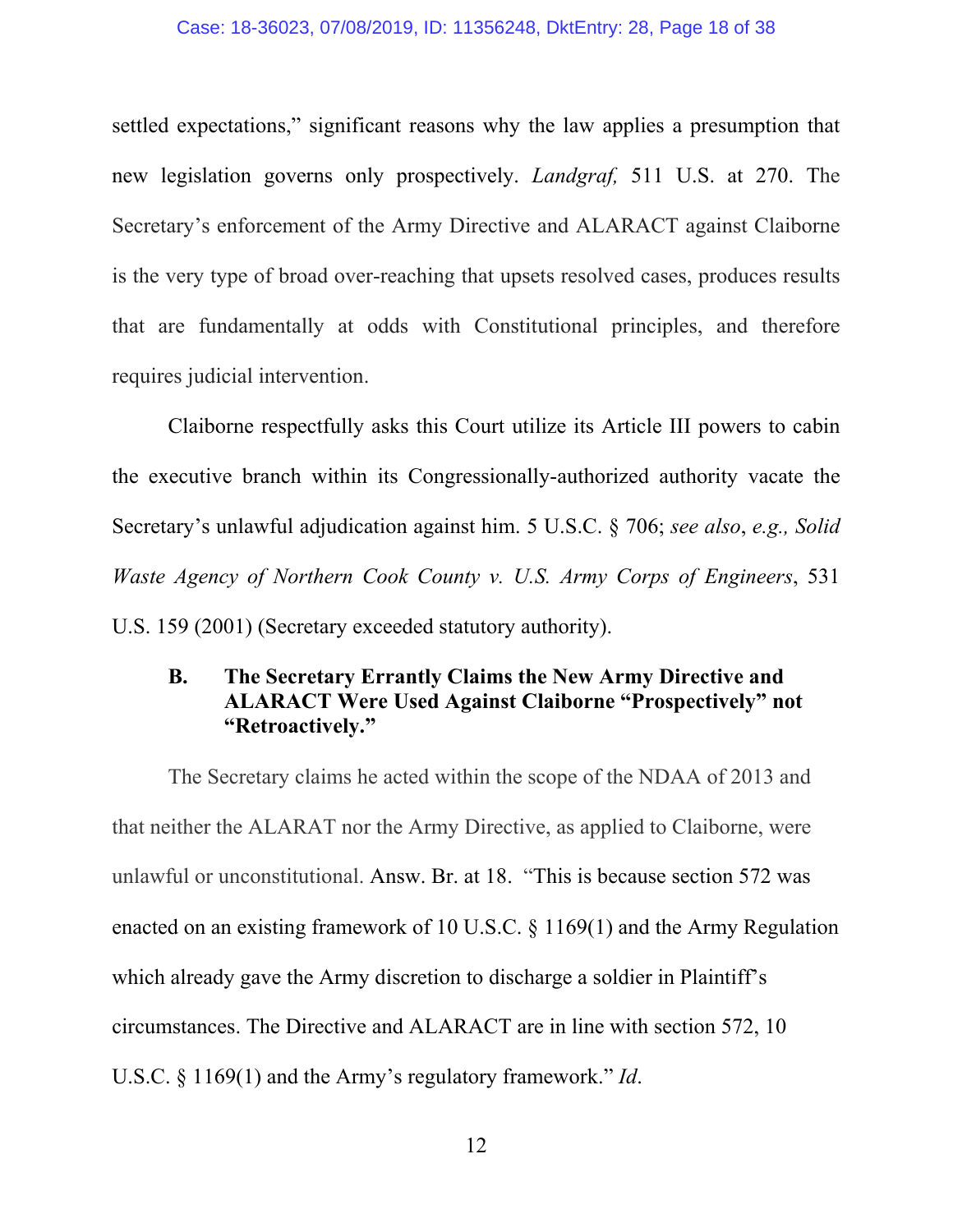#### Case: 18-36023, 07/08/2019, ID: 11356248, DktEntry: 28, Page 19 of 38

The Secretary claims that the Directive and ALARACT and "prospective and provide for the future initiation of individualized case-by-case adjudications, under already an existing Army regulation (Army Regulation 635-200, chapter 5-3 and chapter 2-6e)." *Id*. at 18-19.

But, beyond these conclusory statements, the Secretary offers no explanation for how his unilateral insertion of temporally sweeping language that is not found in the enabling legislation coupled with going back 10-years to resurrect a resolved transaction can be anything but unconstitutional retroactive ppromulgation and adjudication, violative of separation of powers, as well as arbitrary and capricious executive enforcement under the Administrative Procedure Act.

## **C. The Secretary Asks This Court to Ignore the NDAA of 2013, the Army Directive, and the ALARACT Because He Always Had "Plenary" Authority to Separate Claiborne at Any Time.**

The Secretary seeks to justify his unconstitutional and arbitrary uses of congressionally-delegated authority by stating the NDAA of 2013, which required him to create new policies (Army Directive and ALARACT), are totally irrelevant because he always possessed plenary authority to separate Claiborne at any time pursuant to ¶ 5-3 of the otherwise controlling regulation, AR 635-200. Answ. Br. at 19-21.

The Secretary is mistaken. Since 2006, when the Secretary retained Claiborne on active duty through 2015, there was absolutely no indication in the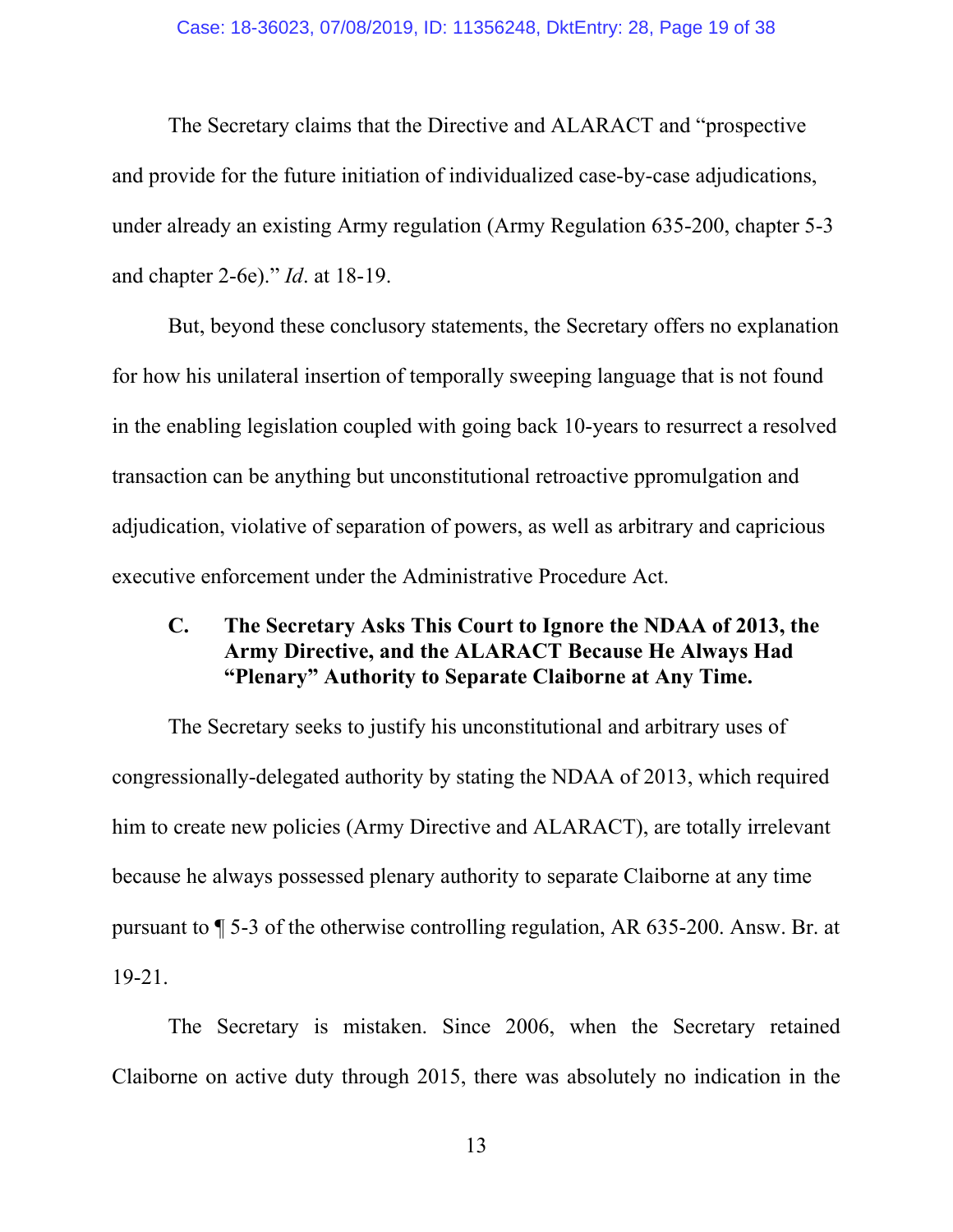#### Case: 18-36023, 07/08/2019, ID: 11356248, DktEntry: 28, Page 20 of 38

record that the Secretary intended to use his plenary authority against Claiborne. To be sure, he did not use it in 2006 to separate Claiborne after the first administrative separation Board of Officers and the chain-of-command determined to retain him as a "deserving soldier." The Secretary did not use his plenary authority in 2007 when Claiborne completed one year of probation after the Board of Officers determined to retain him. And the Secretary did not use it at any point between 2008 and 2015 to separate Claiborne.

Instead, the Secretary promoted Claiborne twice, sent him to professional education schools, placed him in positions of greater responsibility for the lives of junior male and female soldiers, repeatedly sent him to combat, and entered into a contract authorizing Claiborne to retire at 20 years of active duty service.

The *post-hoc* litigation position that Claiborne's separation is the result of the Secretary's exercising his discretion is a fallacy. The undisputed facts show that nearly a decade ago, both the Secretary and Claiborne viewed the matter as resolved, the parties' rights and obligations were fixed, the issue concluded, and the parties conducted themselves accordingly until the NDAA of 2013 and the Secretary's new policies in the Army Directive and ALARACT were promulgated and enforced against Claiborne.

The record makes pellucidly clear that it was the NDAA of 2013 that was the impetus for Claiborne's separation months before his retirement vesting. Had it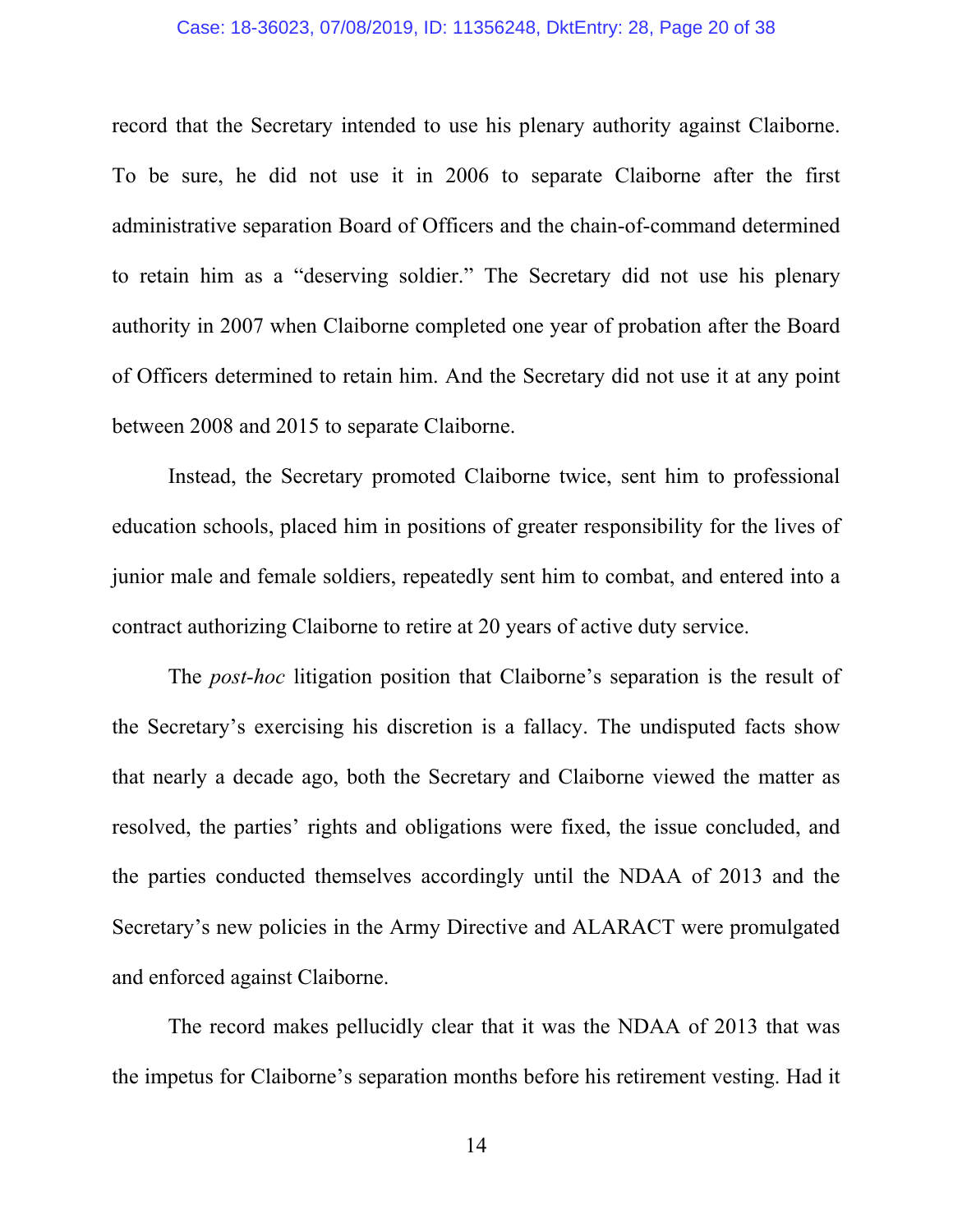not been for the NDAA of 2013 and the Secretary's unconstitutional 10-year reach back through the Army Directive and ALARACT, all parties' interests would have been achieved -- Claiborne would be retired today, the Secretary would have him out of the ranks, and the American public's confidence that senior appointed officials abide by the limits Congress places upon them in enabling statutes is furthered.

That is not, however, the case. One of the reasons Article III courts exist is to check executive branch appointed officials who take it upon themselves to exceed congressional grants of authority, make law, and negatively affect a family's lives, without having been elected or held accountable by an electorate.

## **D. The Secretary Errantly Urges This Court to Ignore Supreme Court Precedent and Judicially Defer to His Executive Rulemaking and Adjudication Determinations.**

Rather than address head-on the *ultra vires*, separation of powers, and retroactive constitutional claims Claiborne makes, the Secretary invokes a diversion and cites cases concerning judicial deference to military personnel decisions and asks this Court to defer to him. Answ. Br. at  $7 - 9$ ; 14. In doing so, the Secretary misses the mark.

Since initiating this case in July 2015, Claiborne challenges whether the Secretary, who derives his legal authority from Congress, followed the plain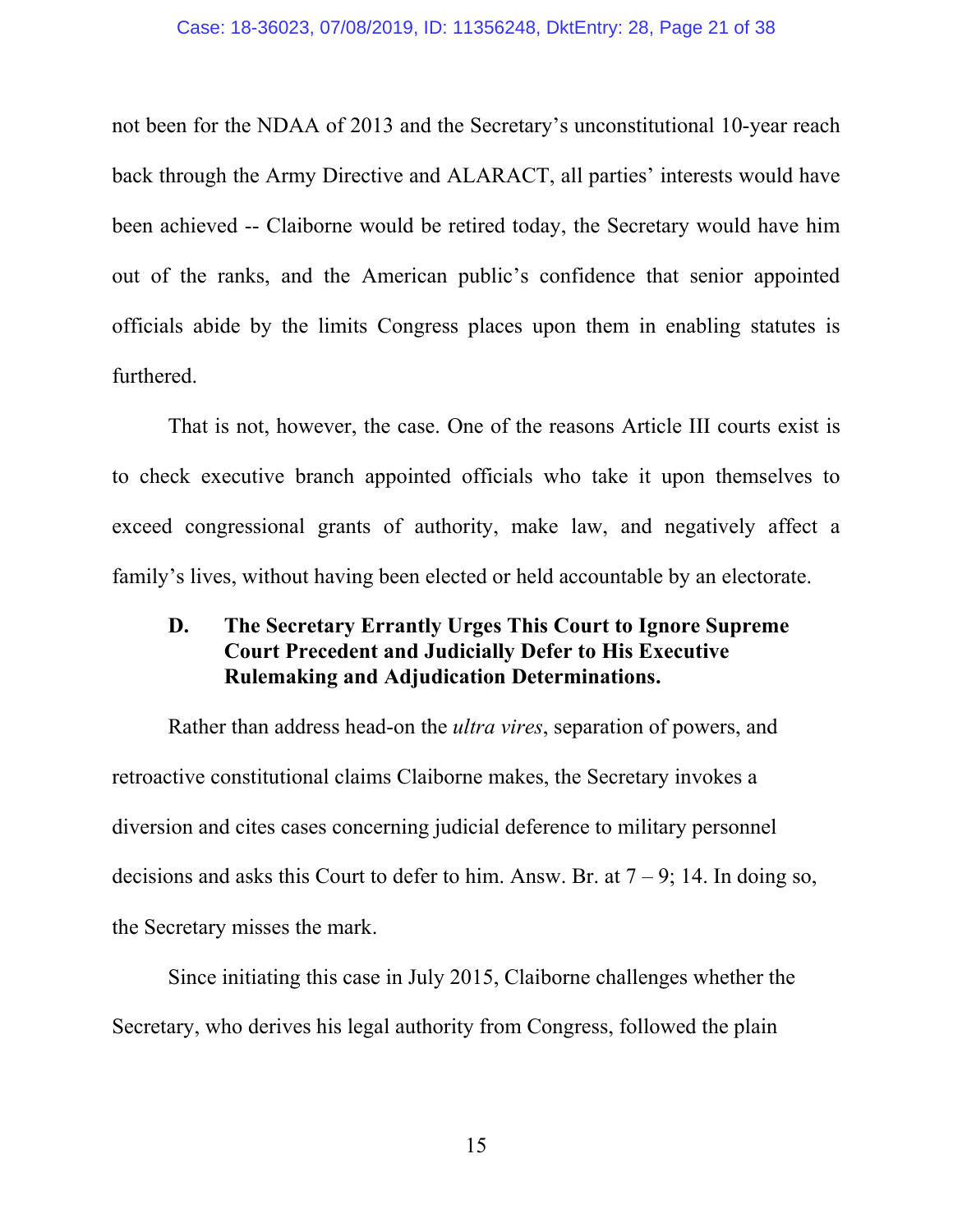language of the NDAA of 2013 in promulgating and adjudicating the new policies Congress directed him to create.

Claiborne's central challenge is that the Secretary's decision to separate him months shy of full retired pay and medical benefits is "not in accordance with law" under the Administrative Procedure Act. The Secretary did not follow the Constitution when he unilaterally injected broad, sweeping, temporal language to upset a decade-old finalized determination, then disregarded Supreme Court and Ninth Circuit precedent by applying new policy retroactively and creating out of thin air a contrived justification ("demonstrated proclivity").

As constitutional challenges, the appropriate standard of review for the district court and before this Court is *de novo*, not, as the Secretary urges, through the limited lens of near total deference to the Secretary. Pursuant to *de novo* review, although the Secretary was required to create policies, he was legally obligated to follow the plain language of the enabling legislation as well as binding Supreme Court precedent in his promulgation and enforcement of the new policies Congress required. Here, he did neither. Accordingly, deference to the Secretary's unlawful acts would be injudicious.

## **E. The Secretary Unlawfully Picked and Chose Which Portions of His Agency Regulations to Apply and Which to Ignore.**

Beyond the unconstitutional promulgation and enforcement of unauthorized retroactive policies against him, Claiborne also demonstrated that the Secretary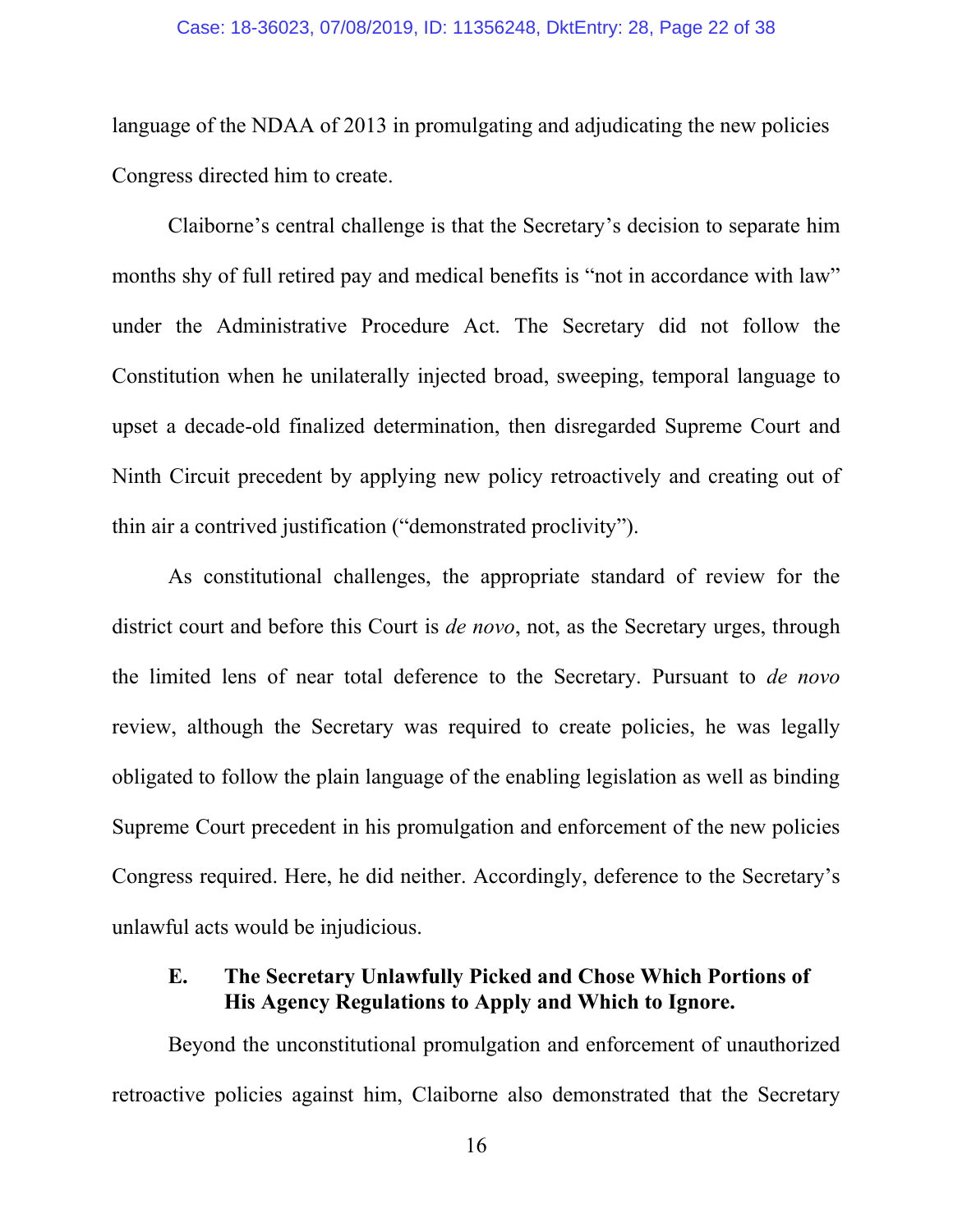#### Case: 18-36023, 07/08/2019, ID: 11356248, DktEntry: 28, Page 23 of 38

cobbled together, piecemeal, and "cherry-picked" what provisions of the otherwise controlling regulation, AR 635-200, would apply, to disfavor him and favor the agency, which must be arbitrary in its strictest sense.

For example, the Secretary's plenary authority found at ¶ 5-3, states that it is not used unless any other provision of the regulation applies. Claiborne demonstrated numbers of other provisions that apply, to include the bar against separating a soldier who had already been subject to judicial or administrative proceedings, which in Claiborne's case, he had been subject to both, retained, and went on to assemble a decade of rehabilitative successes and honorable service.

The exceptions to the "administrative double jeopardy" bar set forth in the regulation do not apply to Claiborne. Even so, after retaining him in service, promoting him twice to a senior non-commissioned officer, entrusting the lives and welfare of junior male and female soldiers to his care in combat, awarding him decorations, sending him to professional advancement schooling, the Secretary determined to deny him and his family retired pay and benefits at the 11<sup>th</sup> hour and 59th minute, under the guise of legitimate personnel management, which in reality, violates some of America's most sacrosanct constitutional principles – due process, separation of powers, checks and balances, and fundamental fairness.

The position the Secretary took before the district court and reasserts here is that in separating Claiborne in July 2015, the Secretary was merely enforcing the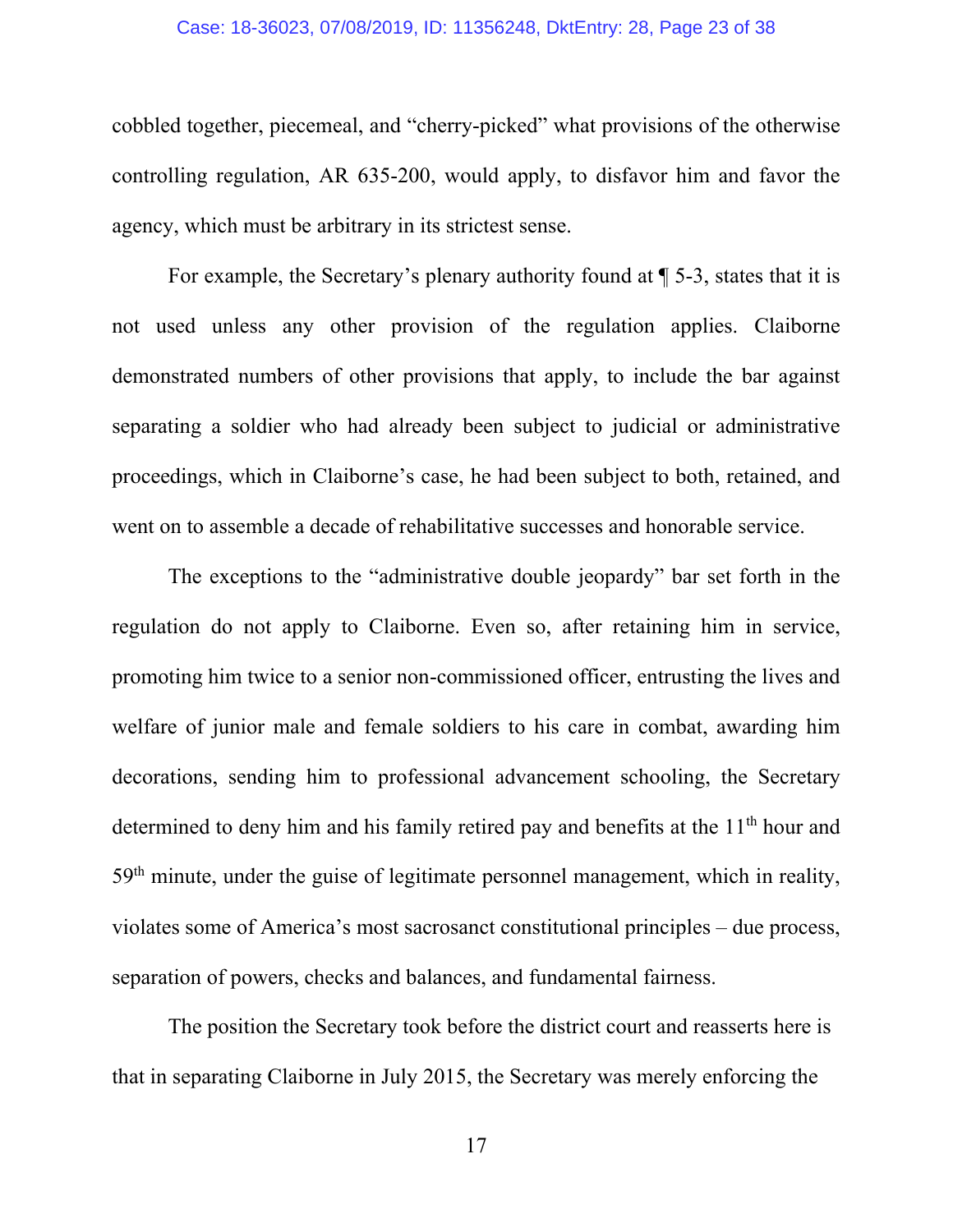Army Directive and the ALARACT. But in doing so, the Secretary either ignored, or blatantly disregarded, relevant and applicable regulations. Specifically, the Secretary violated AR 635-200, which governs administrative separations for active duty Army enlisted personnel, and states that:

> Separation per this regulation normally should not be based on conduct that has already been considered at an administrative or judicial proceeding and disposed of in a manner indicating that separation was not warranted.

*Id*. Chapter 1-17b.

Chapter 1-17b (3) of the controlling regulation goes further and uses mandatory language that:

> No soldier will be considered for separation because of conduct that … [h]as been the subject of an administrative separation proceeding resulting in a final determination by a separation authority that the Soldier should be retained.

This is the arguably the fourth time Claiborne has suffered consequences for his 2005 misconduct, on a record that can be fairly seen as the example of successful rehabilitation and reputable example of American justice and corrections goals: (1) he accepted responsibility and voluntarily entered into an *Alford* plea resulting in a criminal conviction (2005); (2) he spent one year in Washington state confinement with an excellent record (2006); (3) the Army processed him for separation upon release from civilian confinement, but because he was a "deserving soldier," retained him on active duty for the next 10 years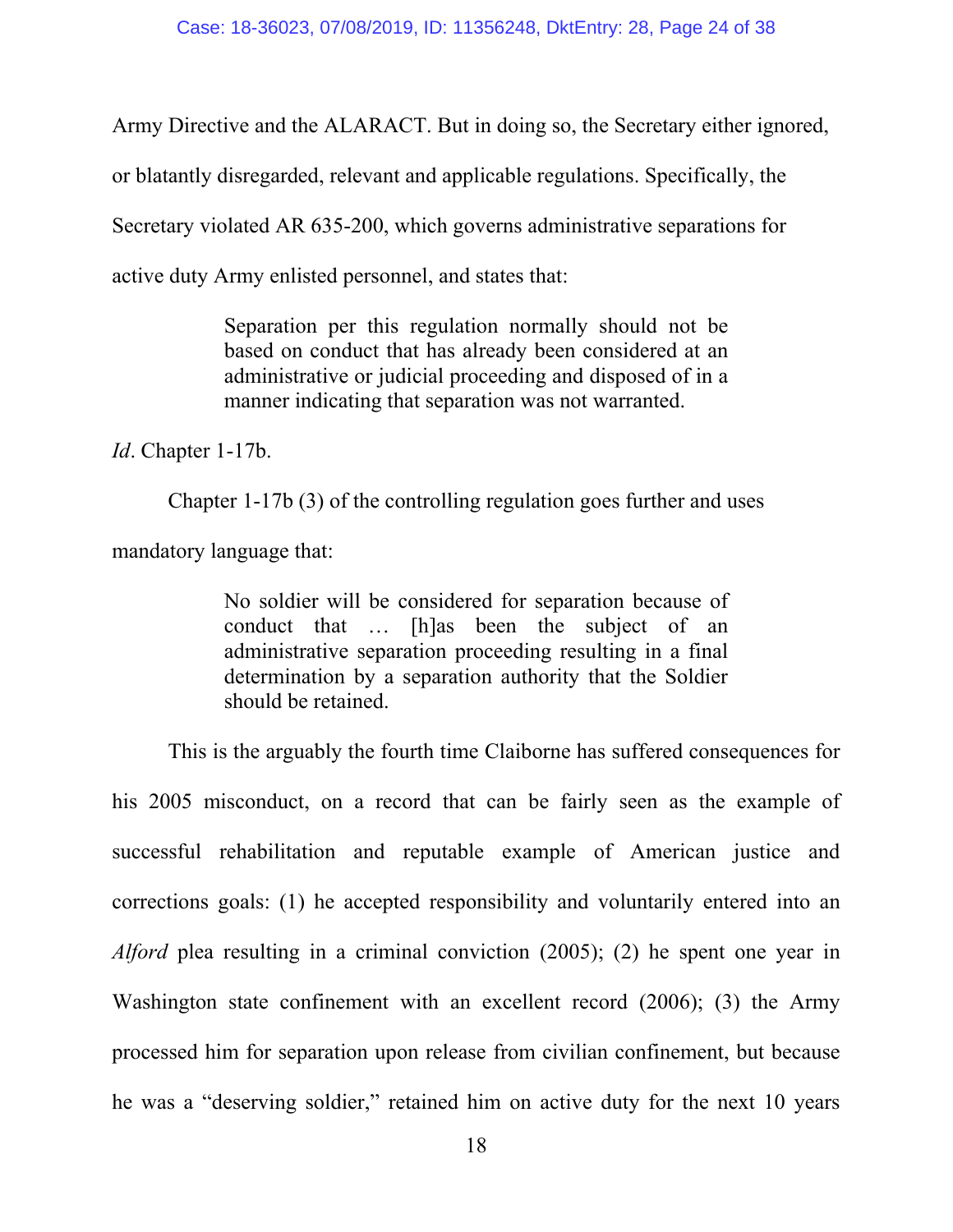#### Case: 18-36023, 07/08/2019, ID: 11356248, DktEntry: 28, Page 25 of 38

(2006); but (4) separated him in 2015 just shy of retirement eligibility based on the very same conduct that has already been considered at a judicial proceeding and an administrative separation proceeding, and disposed of in a manner indicating that separation was not warranted.

There can be no dispute that the Secretary's 2015 decision to separate Claiborne runs contrary to the provision of the regulation that prohibits administrative double jeopardy. Likewise, there is no dispute that Claiborne has not engaged in misconduct since 2006 that would form the basis of new proceeding. The Secretary now asks this Circuit to omit or "read out" these controlling regulatory provisions, a request inconsistent with the law's requirement that the agency follow its own rules. *See, e.g., Citizens to Preserve Overton Park, Inc. v. Volpe*, 401 U.S. 402 (1971) (Court looked to whether Secretary followed necessary procedures).

And further, there is nothing in the Army Directive and ALARACT to indicate any intention to supplant the Army's Regulation 635-200. The Secretary did not amend the regulation's prohibition against administrative double jeopardy; the Secretary ignored it when the Secretary initiated separation proceedings against Claiborne for the second time for the same conduct. In doing so, the Secretary abused his discretion. *Service v. Dulles*, 354 U.S. 363, 387, (1957) (federal courts may review agency action to ensure its own regulations have been followed);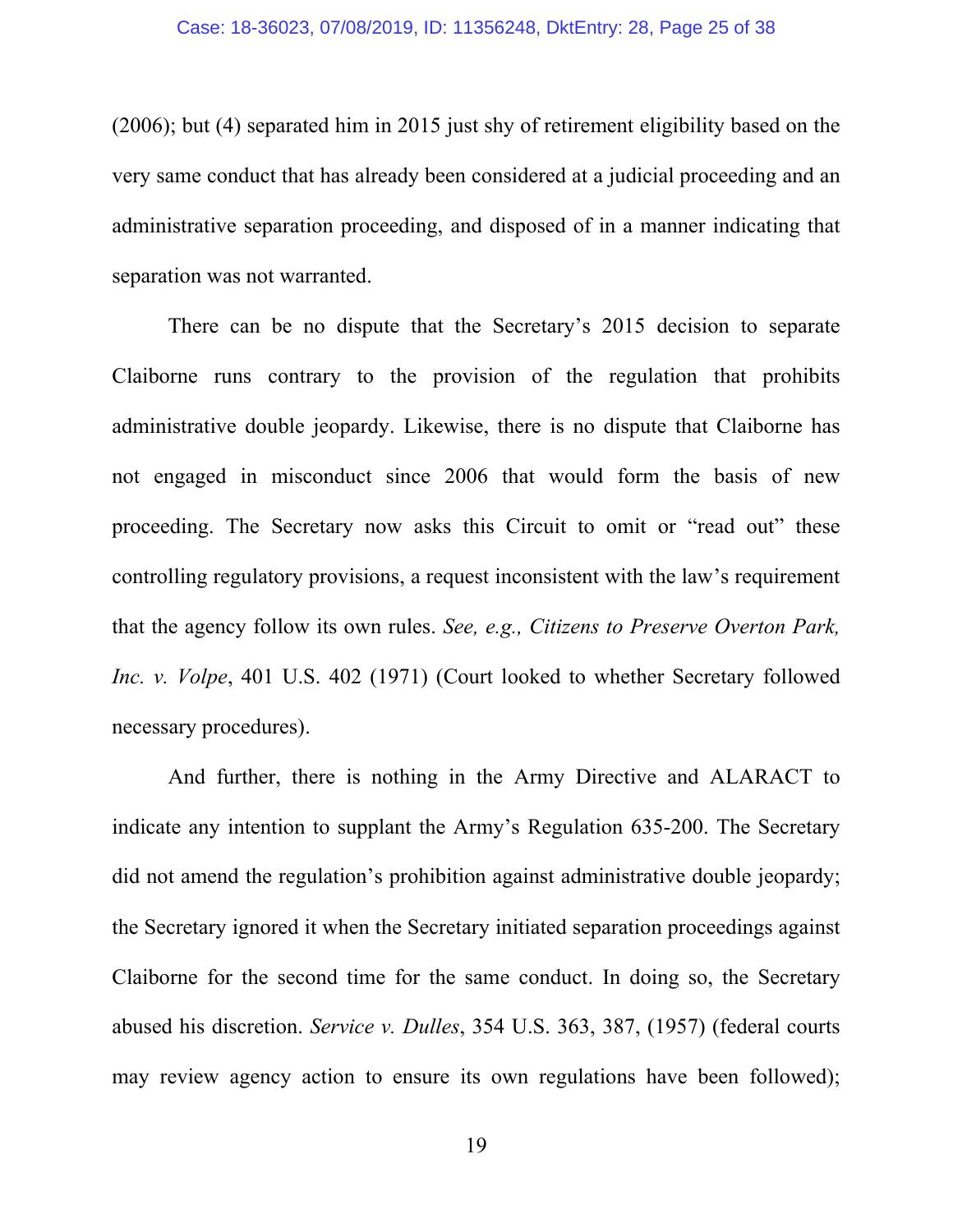*Webster v. Doe*, 486 U.S. 592, 602 n. 7 (1988) (an agency's failure to follow its own regulations subject to APA review).

In *Dulles*, the Court wrote that "regulations validly prescribed by a government administrator are binding upon him as well as the citizen, and that this principle holds even when the administrative action under review is discretionary in nature." 354 U.S. at 372.

As was the case in *Dulles*, in separating Claiborne, the Secretary violated its own regulation, and in doing so, abused his discretion. In initiating separating proceedings against Claiborne for the same conduct that had been the subject of a previous separation proceeding that resulted in a decision to retain him, the Secretary departed from the prohibition against administrative double jeopardy. To conclude otherwise, and to allow Claiborne's separation to stand, would render the Army's regulation and its due process protections meaningless. *Shaw's Supermarkets, Inc. v. NLRB*, 884 F.2d 34, 41 (1st Cir. 1989), ("those subject to the agency's authority cannot use its precedent as a guide for their conduct; nor will that precedent check arbitrary agency action.)." Here, the regulations in place to protect against arbitrary decisions were not followed.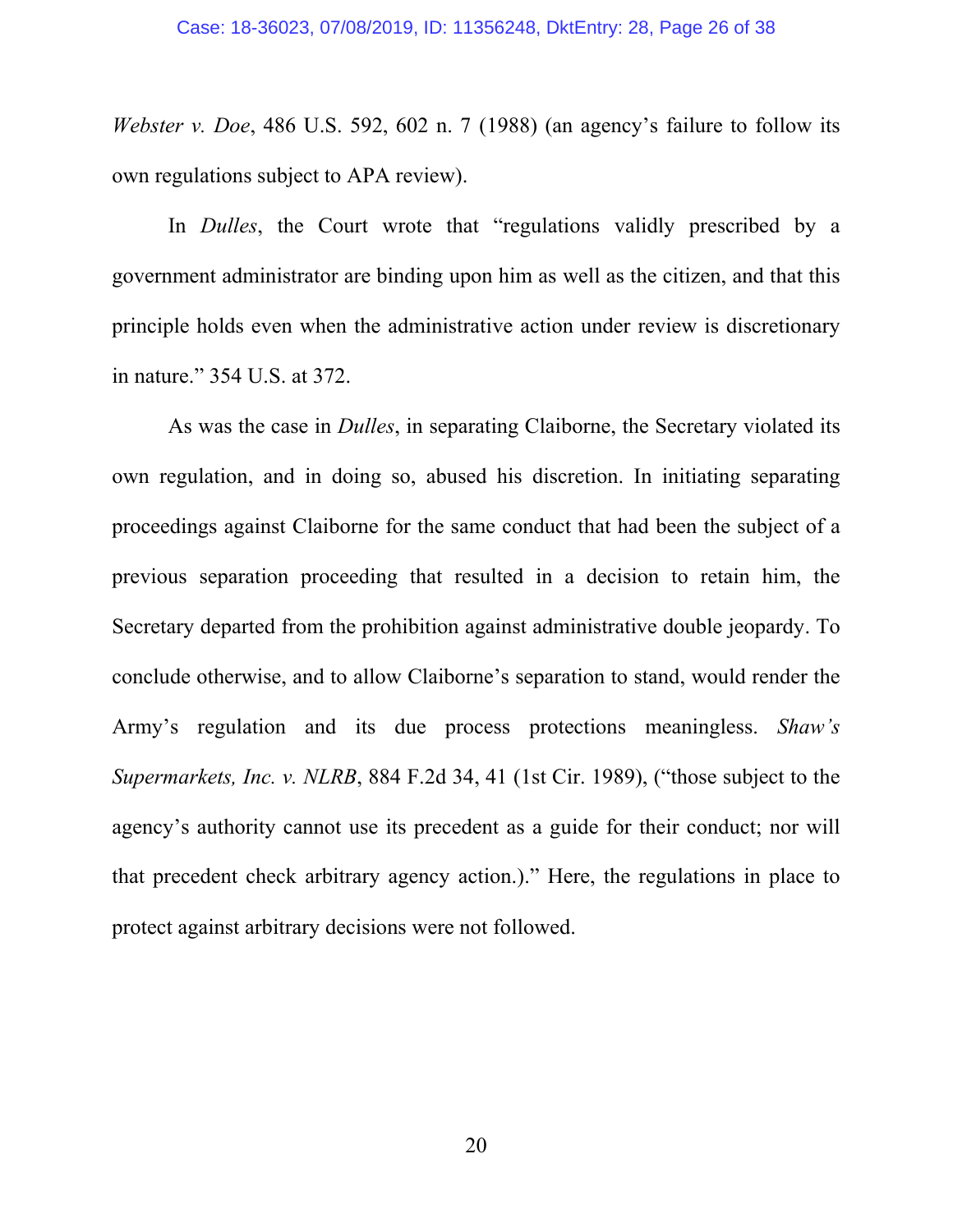## **F. The Secretary Wrongly Claims Claiborne Waived his Constitutional Retroactivity Challenges**

The Secretary errantly claims that Claiborne waived his challenge that the Secretary exceeded the authority Congress vested in him in the NDAA 2013. Answ. Br. at  $16 - 17$ . The Secretary's claim is without merit.

Before the administrative boards and before the district court, Claiborne raised and briefed that the Secretary's promulgating and adjudicating of the Army Directive and ALARACT unlawfully went beyond the problem Congress sought solve and that the result was an unconstitutional adjudication of unlawful retroactive policies violative of the Administrative Procedure Act.

The main points in the district court were that the Secretary did not have the authority to create a retroactive policy nor enforce a retroactive policy, as reflected, for example, in the following points taken verbatim from Claiborne's *Opposition to the Secretary's Motion for Summary Judgment* before the district court:

> In his opening motion, Claiborne noted that nowhere in the administrative record did the Army identify the specific grant of authority to enforce newly-created rules or directives retroactively.

> Claiborne relied upon *Bowen v. Georgetown University Hospital*, 488 U.S. 204 (1988), where a unanimous Supreme Court invalidated under the Administrative Procedure Act (APA) an agency regulation that was promulgated with retroactive application but without the authority to enforce it retroactively.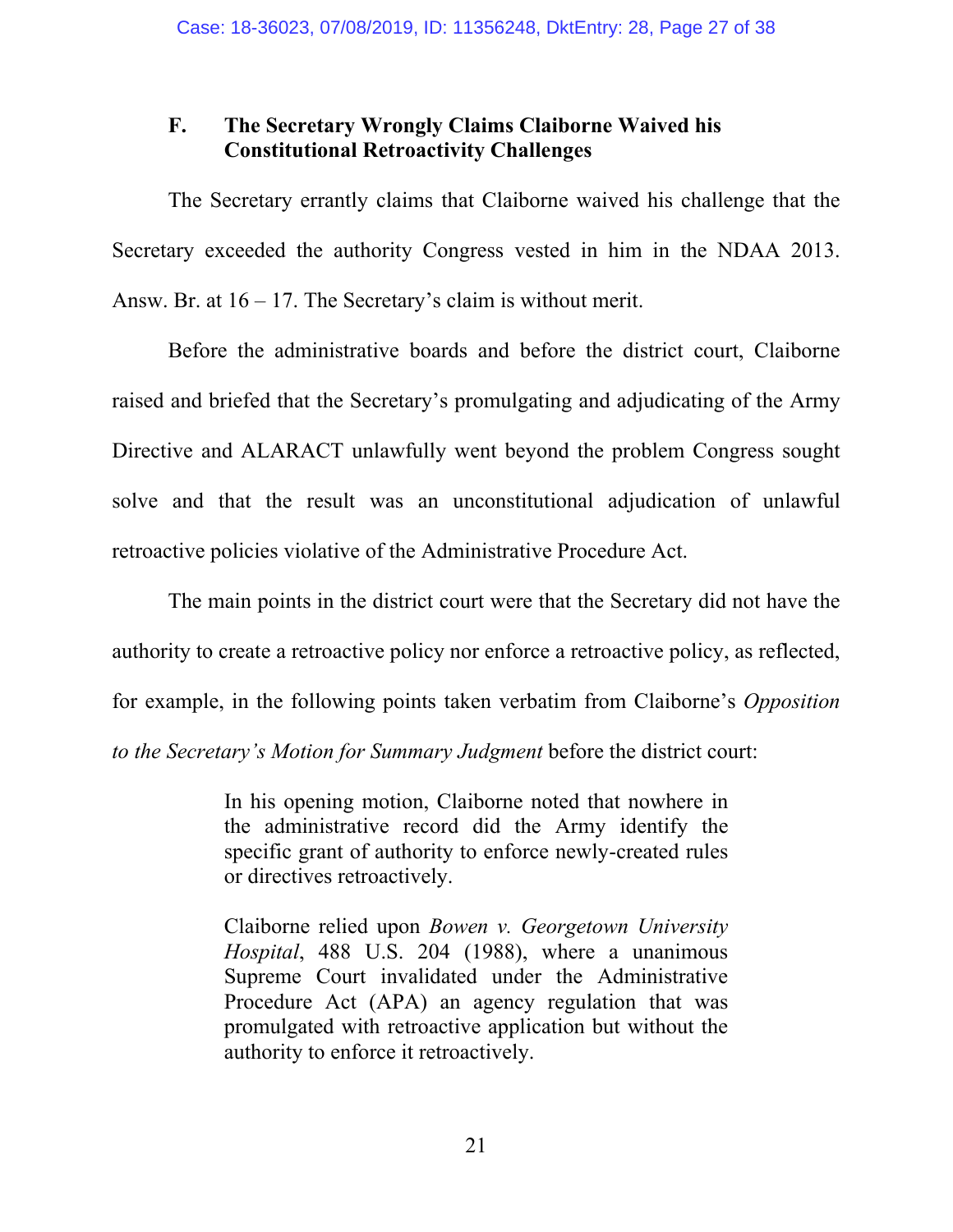Like the regulation in *Bowen*, Claiborne established that the Army had no authority to create a directive, reach back 10 years prior to its creation, resurrect a determination to retain him in service, and reverse that decade-old decision to involuntarily separate him a mere seven months shy of a 20-year retirement.

Now, the Army admits there is no grant of retroactive enforcement authority. As the Army noted, it "did not institute disfavored retroactive policies." Army Opposition at 15. On this point alone, Supreme Court precedent counsels the Court here to invalidate the Army's retroactive application of the Army Directive and ALARACT that triggered Claiborne's ultimate July 2015 involuntary separation followed by the Army Board for the Correction of Military Records (ABCMR)'s September 2017 affirmance of the separation decision. *See Bowen*, 488 U.S. at 209 (retroactivity is not favored in the law and regulation cannot be given retroactive effect absent a specific authorization from Congress); *see also Landgraf v. USI Film Products,* 511 U.S. 244, 257 (1994) ("prospectively remains the appropriate default rule").

(Dkt. 62) at pgs. 1-2.

Claiborne did not waive his claims. The Secretary's mischaracterization should be given no credence.

## **G. The Secretary Mistakenly Claims Claiborne Conceded the Legality of the Army Directive and ALARACT**

The Secretary claims, also errantly, that Claiborne contradicts statements he made before the district court and that Claiborne conceded the legality of the Army Directive and ALARACT. Answ. Br. at  $17 - 18$ . The Secretary's interpretation is,

again, not consistent with the record.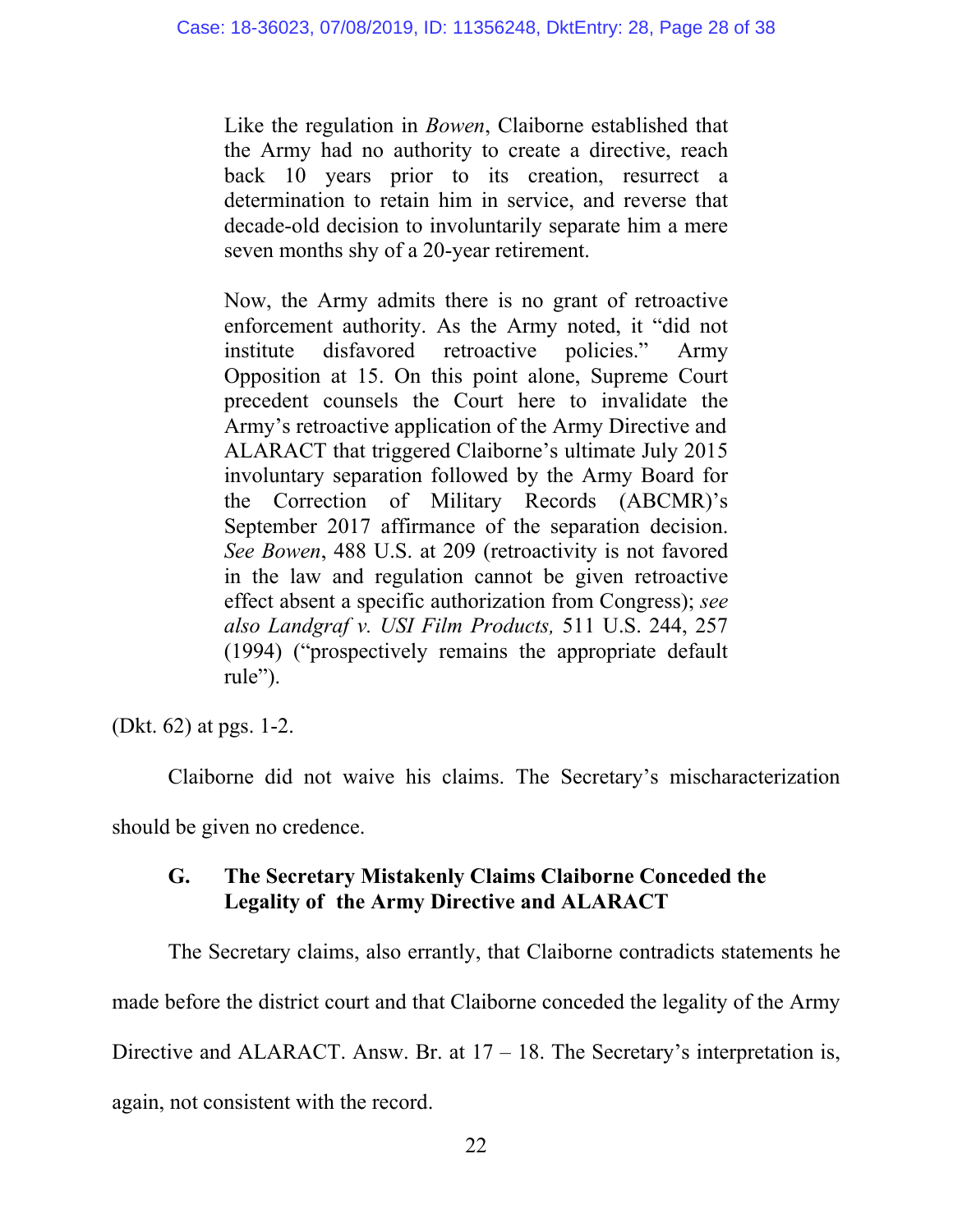#### Case: 18-36023, 07/08/2019, ID: 11356248, DktEntry: 28, Page 29 of 38

Before the district court, Claiborne acknowledged that the Secretary was authorized to promulgate the new polices – indeed, Congress *directed* the Secretary to create the new policy. Public Law 112-239, Section 572.

What Congress did not authorize was the Secretary's unilateral instilment of a far-reaching temporal component to reach back a decade, revive, and reverse a settled issue. That always was and remains a fundamental thrust behind Claiborne's claims - that the Secretary's actions in this case are unconstitutional and in violation of the Administrative Procedure Act. Of course the Secretary was right to respond to Congress' mandate to him in the NDAA of 2013, but he was not right to introduce, out of whole cloth, a broad and wide-ranging retroactive policy in the absence of specific congressional authorization.

Likewise, to the extent the Secretary believes Claiborne abandoned his challenges to these policies, that is not the case. The Army Directive and ALARACT are valid executive responses to congressionally delegated authority – only to the extent that they comply with the Constitution and the authorities to manage military personnel granted by Congress and subject to judicial review pursuant to the Administrative Procedure Act.

At no time, however, did Claiborne concede that exceeding the scope of congressional authority and retroactive application, the key constitutional points before this Court, were abandoned. To the complete contrary – the constitutional

23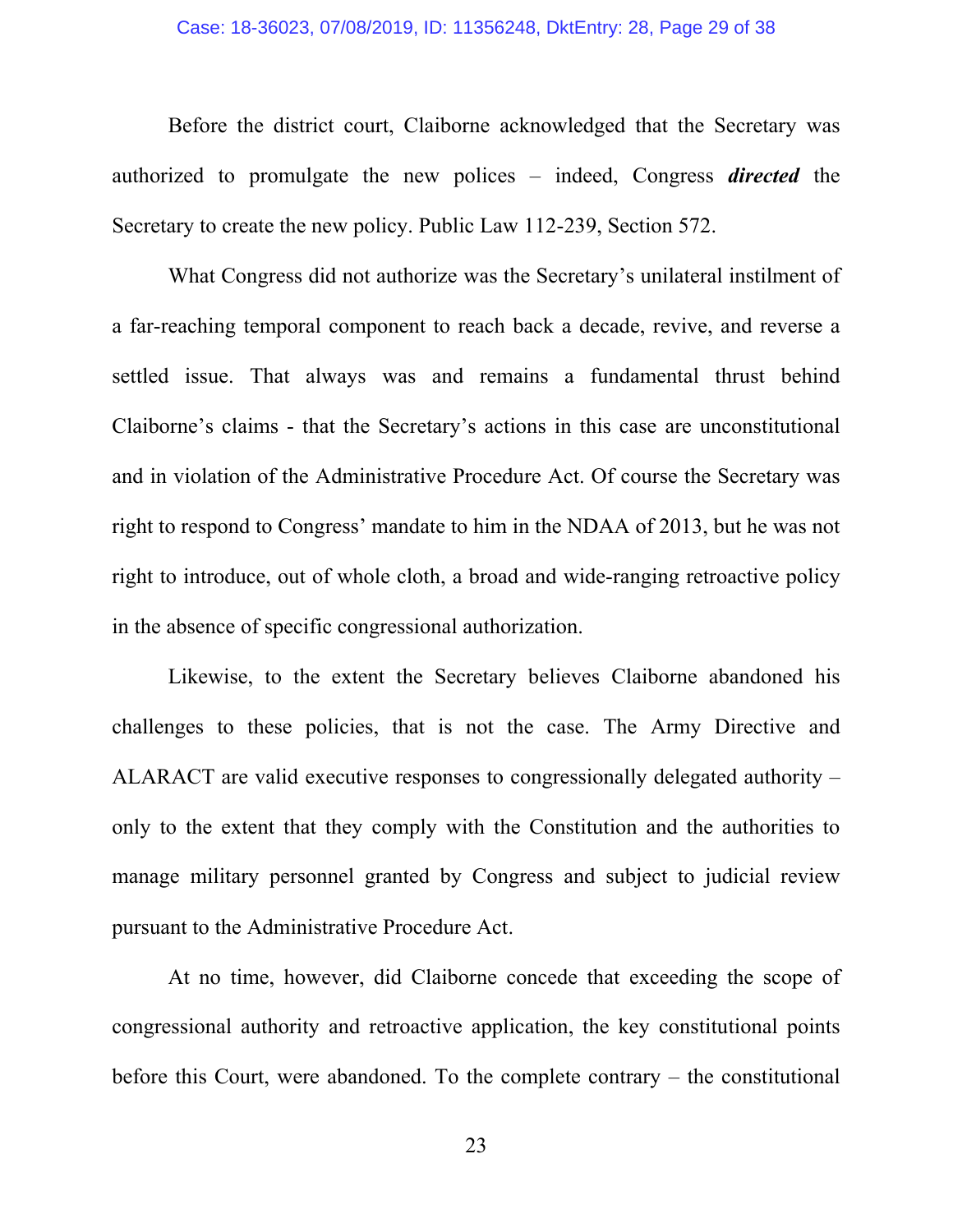challenge is to the offending retroactive language and its application against Claiborne - not the authority to promulgate policy in the first place.

## **H. The Secretary's Attempt to Distinguish Supreme Court Cases Holding that Retroactive Administrative Policies Will Not Be Enforced is Unavailing**

The Secretary seeks to distinguish the Supreme Court precedents upon which Claiborne relies as factually dissimilar, namely, that because the cases do not involve military personnel decisions, they are irrelevant. Answ. Br. at 18 – 19.

What is important, however, are the administrative and constitutional law principles within *Bowen*, *Langraf*, and similar cases on which Claiborne relies, which remain valid and wholly instructive to show the Secretary's disregard for the legal prohibition against retroactivity.

For example, in *Bowen*, 488 U.S. at 208-09, the Supreme Court established that (1) federal administrative rules may have legal consequences only for the future, and (2) a statutory grant of legislative rulemaking authority will not encompass the power to promulgate retroactive rules unless the legislature expressly conveys that power. The Secretary does not, and cannot dispute these points of law.

"[C]ongressional enactments . . . will not be construed to have retroactive effect unless their language requires this result. By the same principle, a statutory grant of legislative rulemaking authority will not, as a general matter, be

24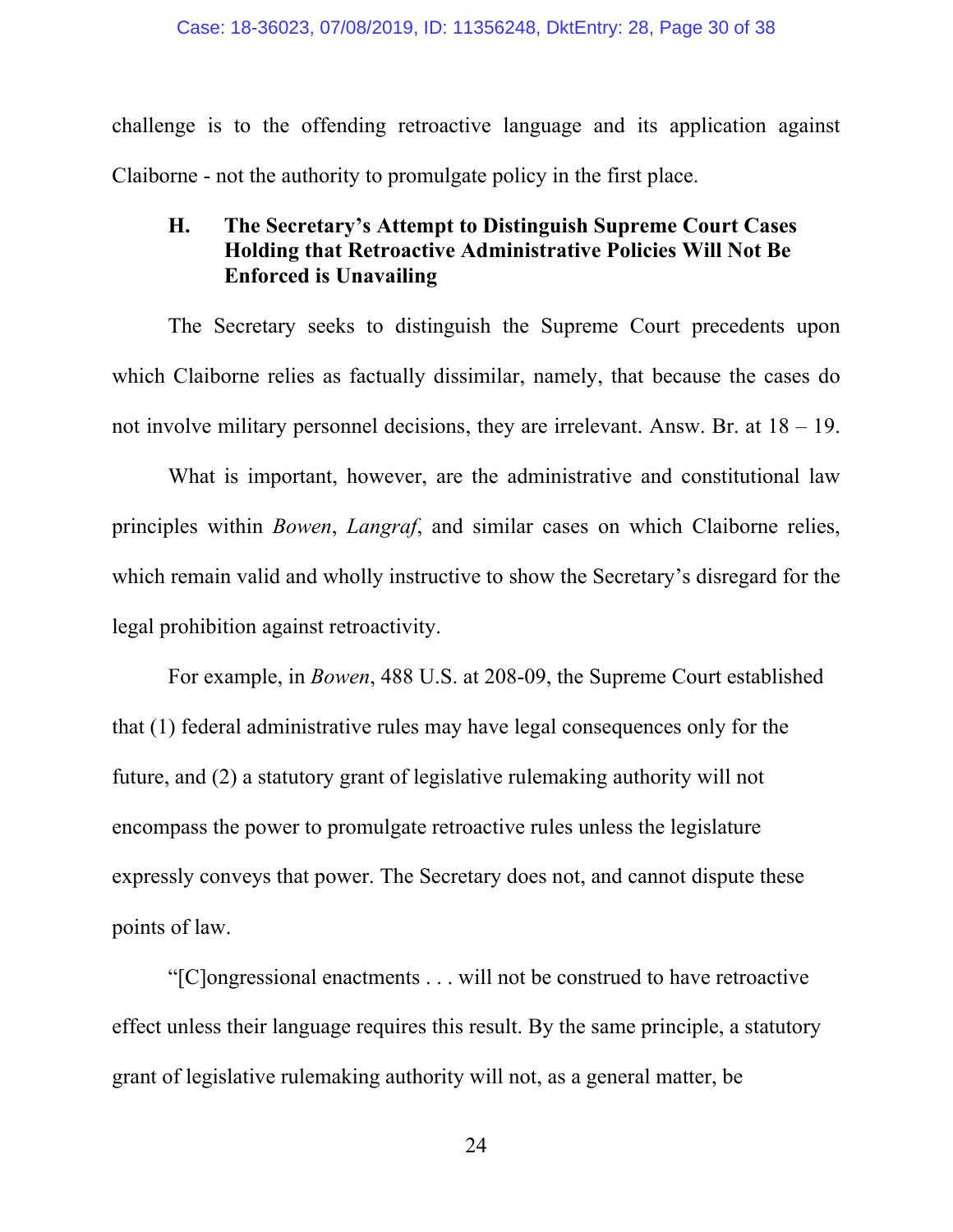#### Case: 18-36023, 07/08/2019, ID: 11356248, DktEntry: 28, Page 31 of 38

understood to encompass the power to promulgate retroactive rules unless that power is conveyed by Congress in express terms." *Id*. at 208. The Secretary does not and cannot dispute these points of law, either.

The Court in *Bowen* cited several cases, all of which dealt with the issue of retroactivity in the context of construing statutes or regulations, to support its decision not to enforce a retroactive agency policy. *See, e.g*., *Claridge Apartments Co. v. Commissioner*, 323 U.S. 141 (1944) (interpretation concerning retroactive application of Bankruptcy Act); *Miller v. United States*, 294 U.S. 435 (1935) (interpretation concerning retroactive application of a Veterans Administration regulation); *United States v. Magnolia Petroleum Co*., 276 U.S. 160 (1928) (retroactivity of a revenue statute); *Brimstone R.R. & Canal Co. v. United States*, 276 U.S. 104 (1928) (retroactivity of an ICC administrative order). *Bowen,* 488 U.S. at 208. The Secretary does not, and cannot, challenge these points of law.

Since *Bowen*, the Supreme Court has reemphasized the importance of the presumption against retroactivity. The High Court has reiterated that the presumption is "deeply rooted in our jurisprudence" and "embodies a legal doctrine century older than our Republic:" "[e]lementary considerations of fairness dictate that individuals should have an opportunity to know what the law is and to conform their conduct accordingly; settled expectations should not be lightly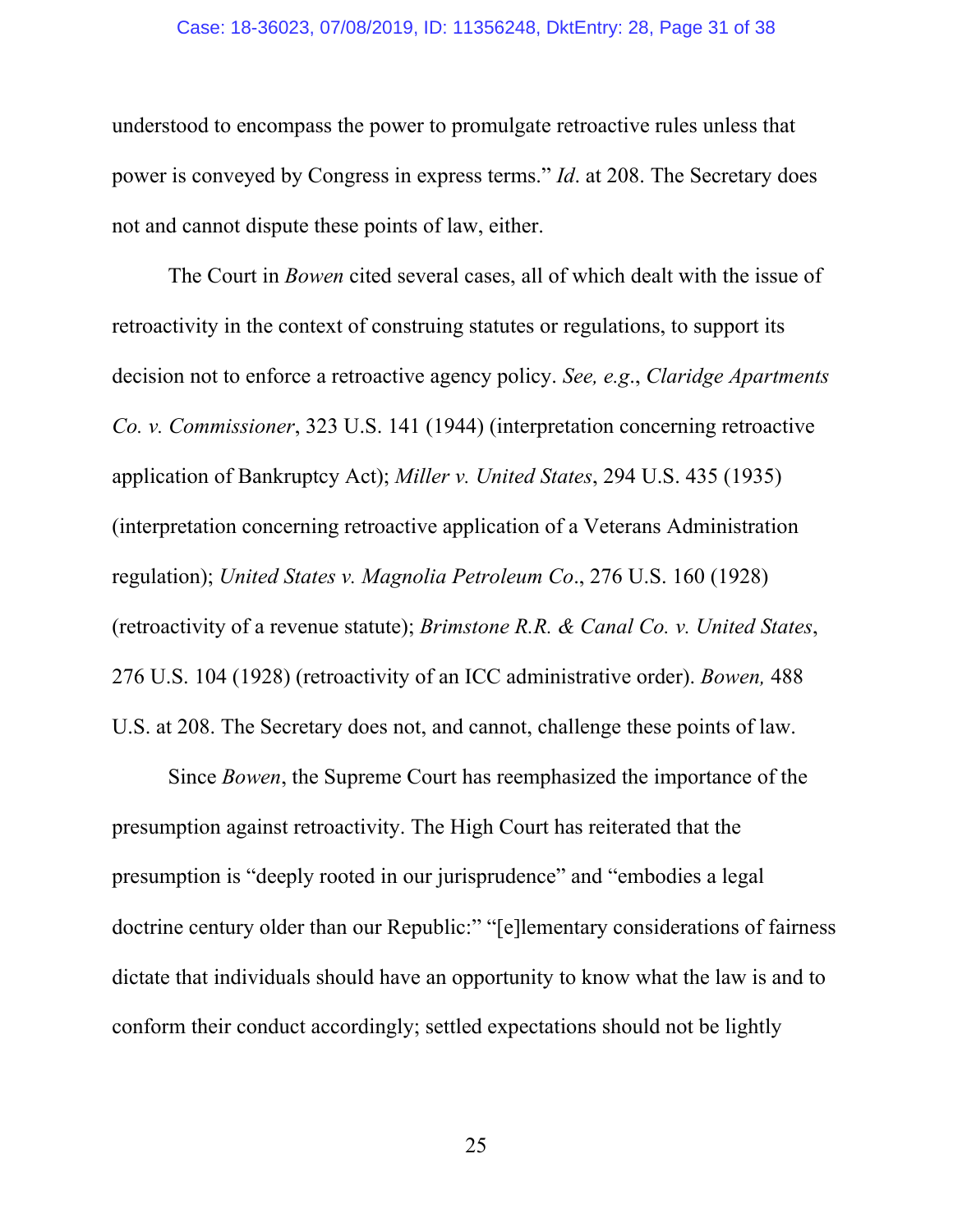disrupted." *Landgraf,* 511 U.S. at 257; *see also Lynce v. Mathis,* 519 U.S. 433 (1997). The Secretary does not dispute these points either.

Nor does the Secretary take issue with the Administrative Procedure Act's definition of an agency "rule" - "an agency statement of general or particular applicability and *future effect* designed to implement interpret, or prescribe law or policy..." 5 U.S.C.  $\S$  551(4) (emphasis added).

To overcome the presumption that policies and regulations will be applied prospectivity, the Supreme Court has held that Congress must declare unequivocally its intention to regulate past conduct — and even then, due process and equal protection demands may sometimes bar its way. *Pension Benefit Guar. Corp. v. R.A. Gray & Co*., 467 U.S. 717, 730 (1984). "Requiring clear intent assures that Congress itself has affirmatively considered the potential unfairness of retroactive application and determined that it is an acceptable price to pay for the countervailing benefits." *Landgraf,* 511 U.S. at 272-73.

The Secretary does not dispute these holdings and rationales. Nor does the Secretary convincingly establish that the Army Directive and ALARACT, promulgated in response to the NDAA of 2013, were lawfully applied.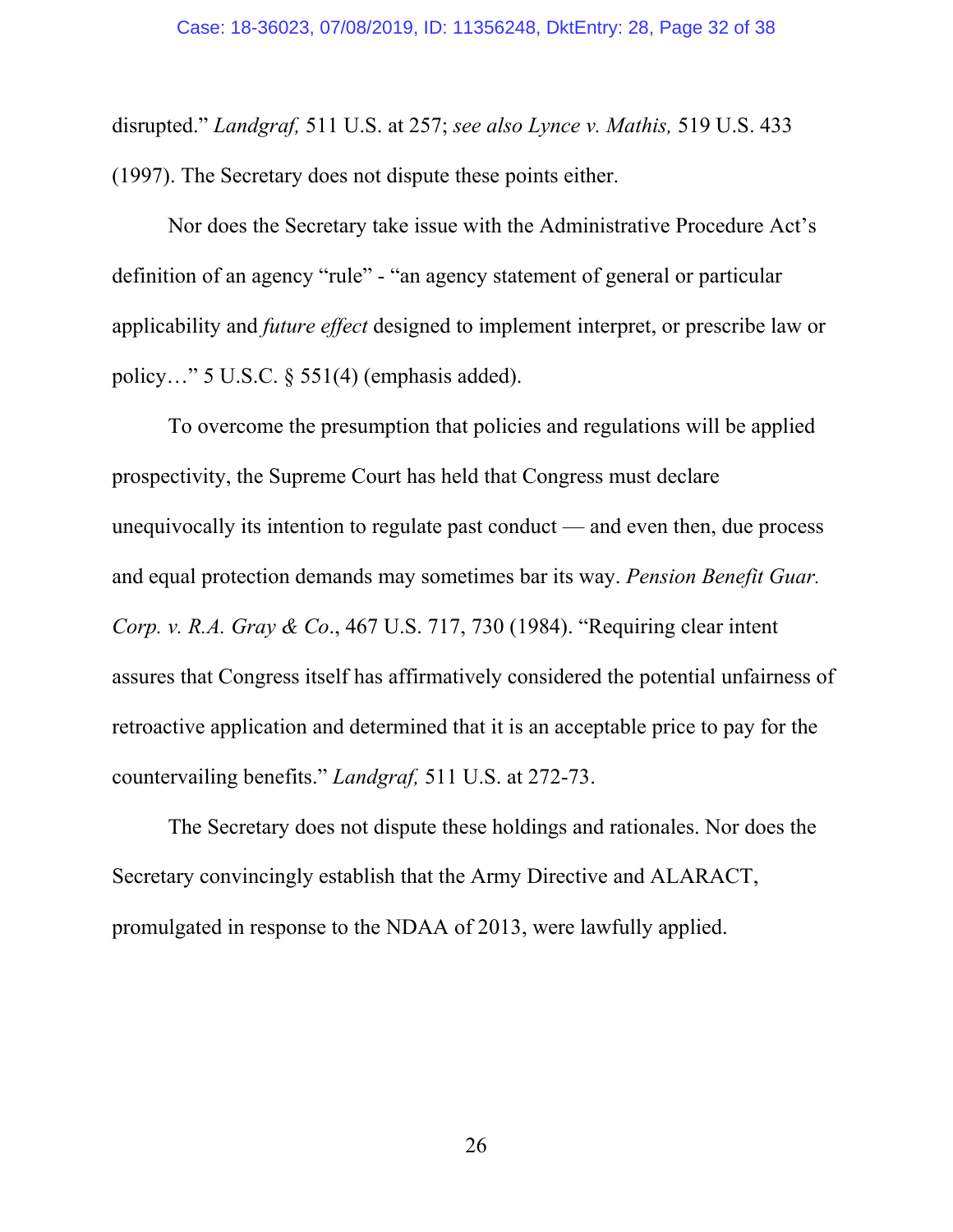## **I. The Secretary Seeks to Minimize His Arbitrary Finding, Totally Unsupported by The Record, that Claiborne Had a "Demonstrated Proclivity."**

The Secretary seeks to diminish Claiborne's challenge to the Secretary's proclivity determination by mischaracterizing the "single use of the word 'proclivity' to establish that his discharge was arbitrary and capricious." Ansr. Br. at  $23 - 24$ .

To be sure, Claiborne relies on far more than a "single" word, but instead, points to the rational the Secretary provided, and which the Court is dutybound to take at face value. Claiborne's "suitability for continued service was reassessed *based upon his demonstrated proclivity for sexual misbehavior*. Based upon that reassessment, it was determined his services were no longer required." (ER Opinion and Order) (emphasis added).

In *Securities & Exchange Commission v. Chenery Corp*., 332 U.S. 194 (1947), the Supreme Court held that in dealing with an agency determination, the reviewing court must judge the propriety of such action solely by the grounds invoked by the agency. That is, courts must base their review of the agency action on the reasons the agency actually gave.

The district court did not address this pivotal point under its Administrative Procedure Act review. Because the record is totally void of any evidence of more than one single offense in 2005, the Secretary's determination that Claiborne had a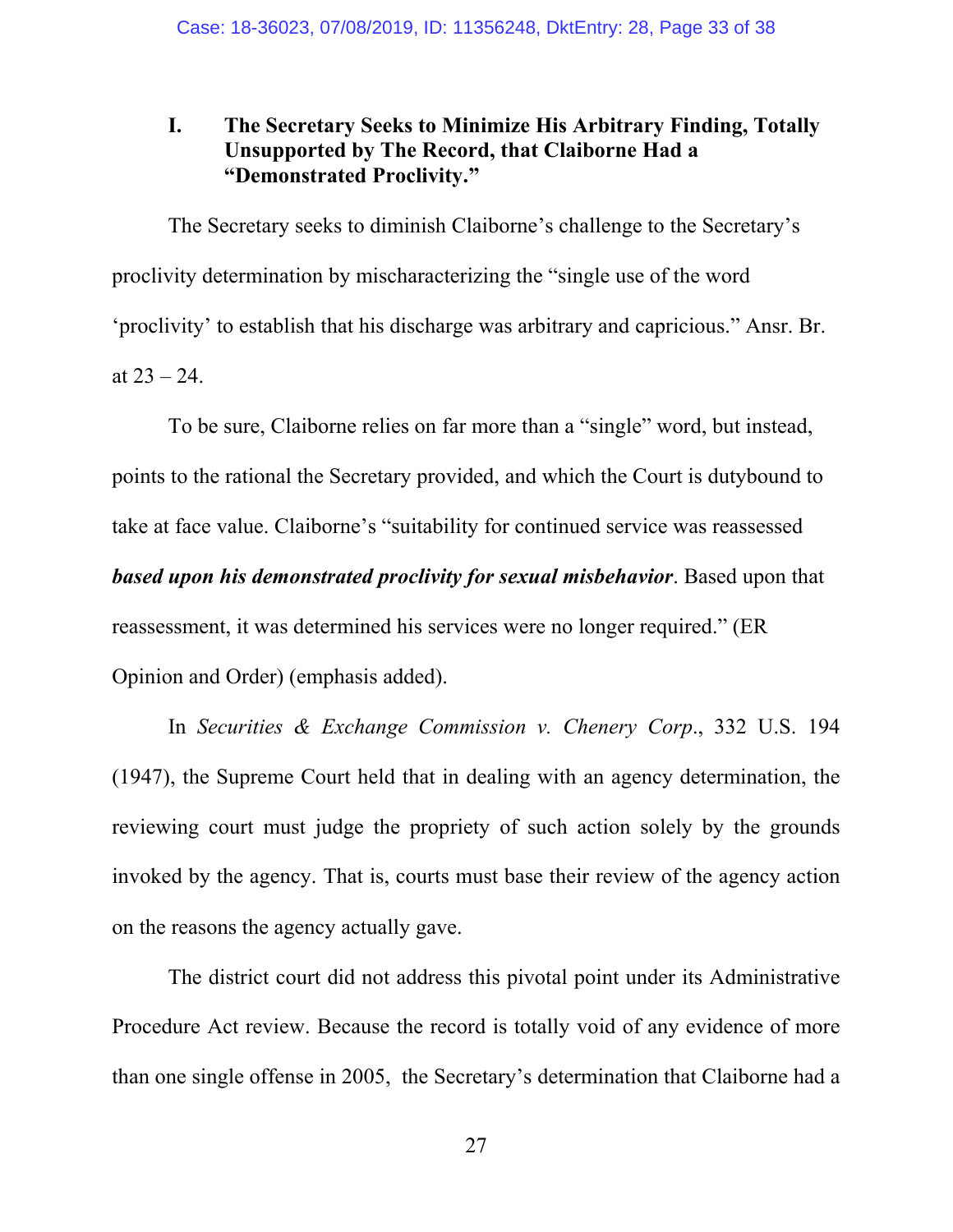#### Case: 18-36023, 07/08/2019, ID: 11356248, DktEntry: 28, Page 34 of 38

"demonstrated proclivity for sexual misbehavior" cannot be supported by substantial evidence, must be a clear error of judgment, and suggests that the Secretary did not give this problem a "hard look." *Greater Boston Television v. FCC*, 444 F.2d 841, 851 (D.C. Cir. 1970) (court will overturn agency decisions "if the court [became] aware . . . that the agency [h]ad not really taken a 'hard look' at the salient problems and ha[d] not genuinely engaged in reasoned decisionmaking.").

#### **CONCLUSION**

The Secretary exceeded the authority Congress granted when he added sweeping temporal language not found in the enabling statute to promulgate his new policies. The Secretary then retroactively enforced his new policies without congressional authorization to reach back a decade and re-adjudicate a decided issue on the basis of the new rule that was not in effect at the time of the prior adjudication. Both the Secretary's rulemaking and enforcement violate separation of powers, and all but destroyed a family's financial and medical well-being in the process. The district court declined to review Claiborne's constitutional challenges under the correct standard of review, *de novo*.

As a matter of Supreme Court and Circuit law, a person cannot show a "demonstrated proclivity" for misconduct through a single incident. The Secretary's decision to separate him, in whole or in part, on his "demonstrated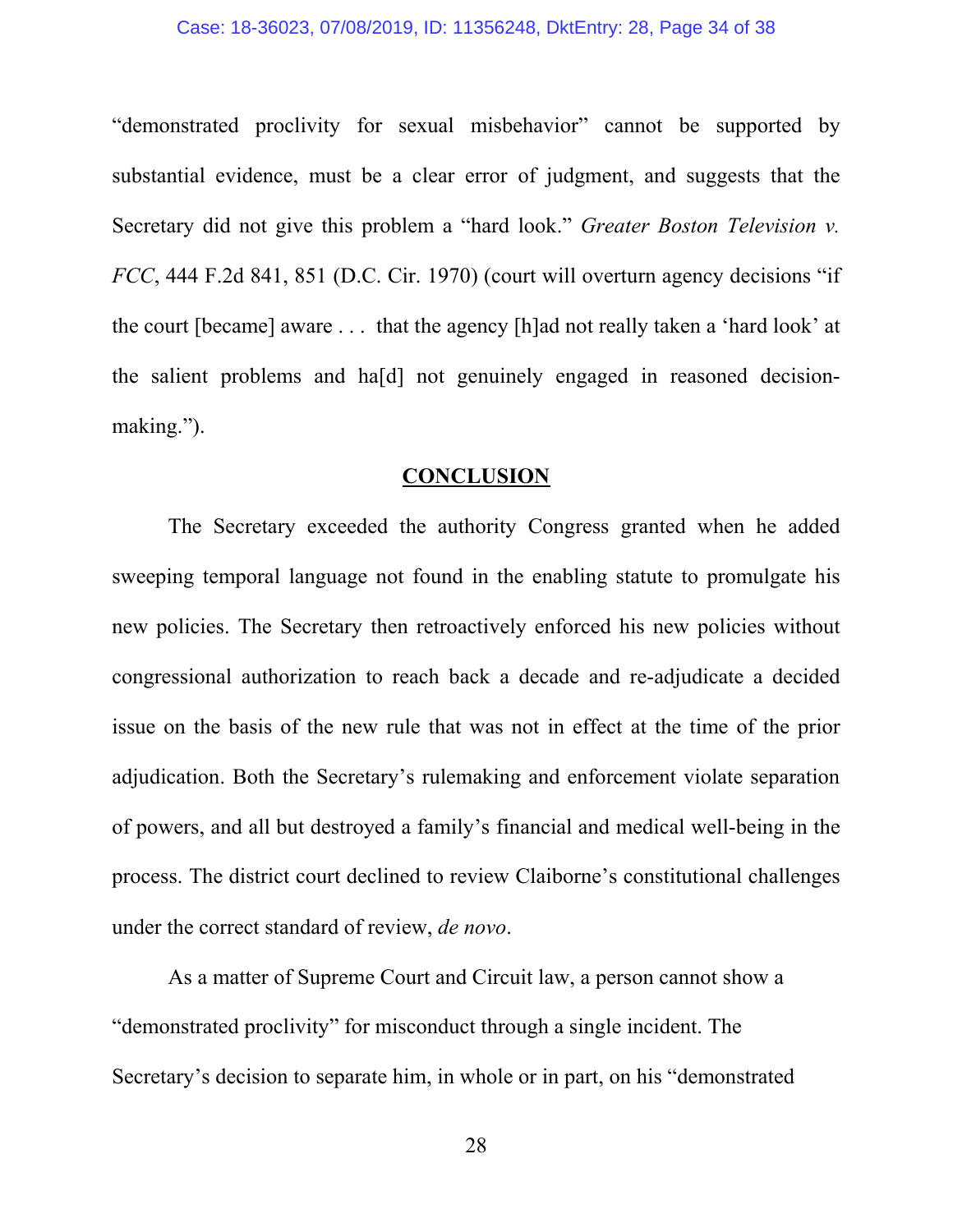#### Case: 18-36023, 07/08/2019, ID: 11356248, DktEntry: 28, Page 35 of 38

proclivity for sexual misbehavior" is not supported by the record and thus entitled to no deference. The District Court wholly failed to address this issue, and in doing so erred as a matter of law.

Although briefed below, the district court failed to acknowledge that Chapter 5-3 (plenary authority) existed in 2006 when Claiborne was retained and in the intervening decade, the Secretary did not deem his removal needed. Only until the Secretary promulgated and enforced retroactive rules was it determined Claiborne should be separated months before his retirement.

The Army's reliance on the Secretary's plenary authority in AR 635-200, Chapter 5-3 to validate retroactive application of Army Directive 2013-21 and ALARACT 035/2014 is misplaced. Neither AR 635-200 nor the administrative record contain any expression of that curative capability.

The Secretary's plenary authority, whatever its actual limits might be, cannot transform an unconstitutional retroactive enforcement into a legitimate exercise of personnel management consistent with the Constitution. The Court should therefore determine that the Secretary's decision to separate Claiborne, which indisputably was effected in disregard for the regulation prohibiting administrative double jeopardy, violated the Administrative Procedures Act.

29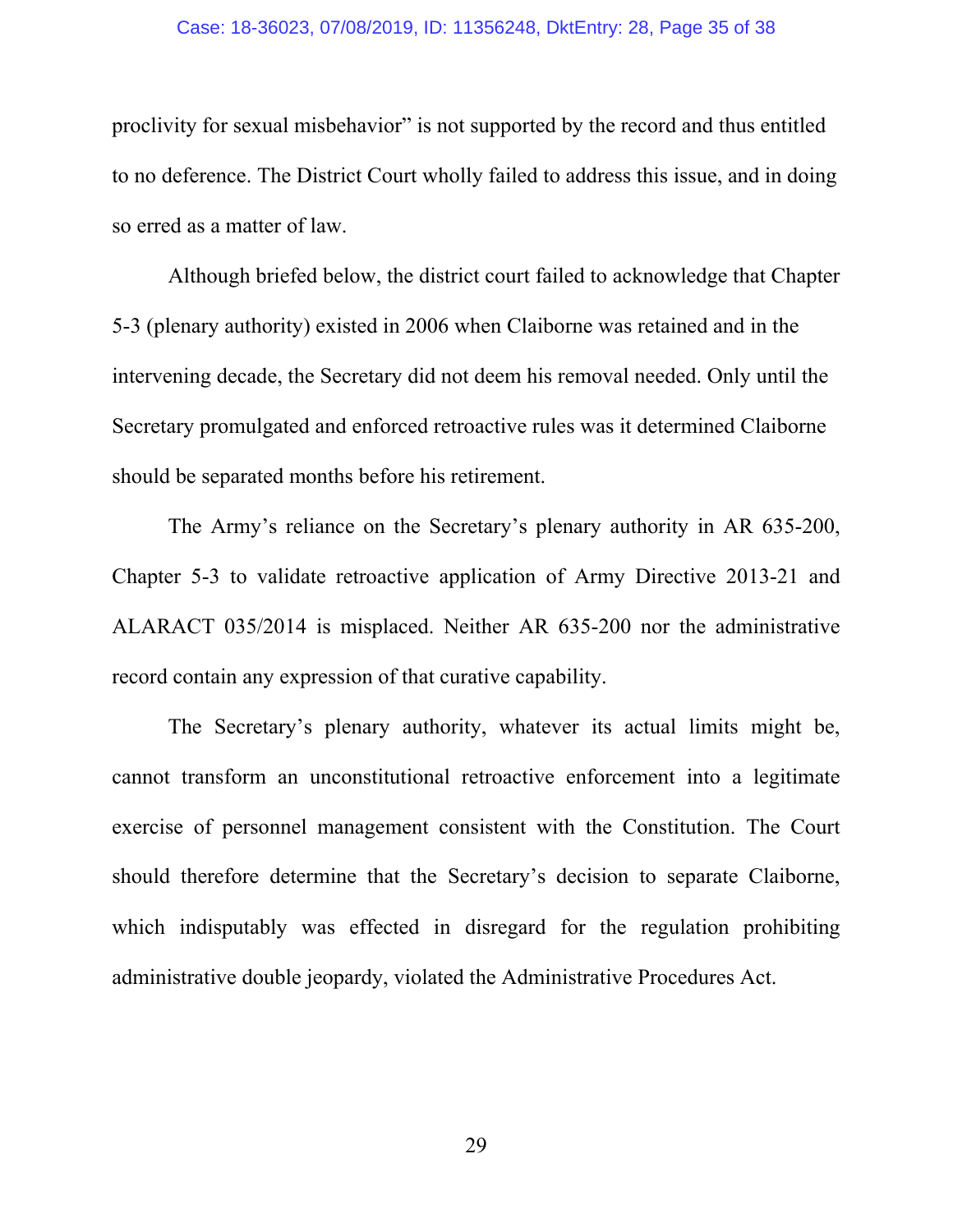Date: July 8, 2019 */s/* John N. Maher

John N. Maher MAHER LEGAL SERVICES PC 26 South 3rd Street, Number 68 Geneva, Illinois 60134 Tel: (708) 468-8155 johnmaher@maherlegalservices.com

*Attorneys for Appellant Damon J. Claiborne*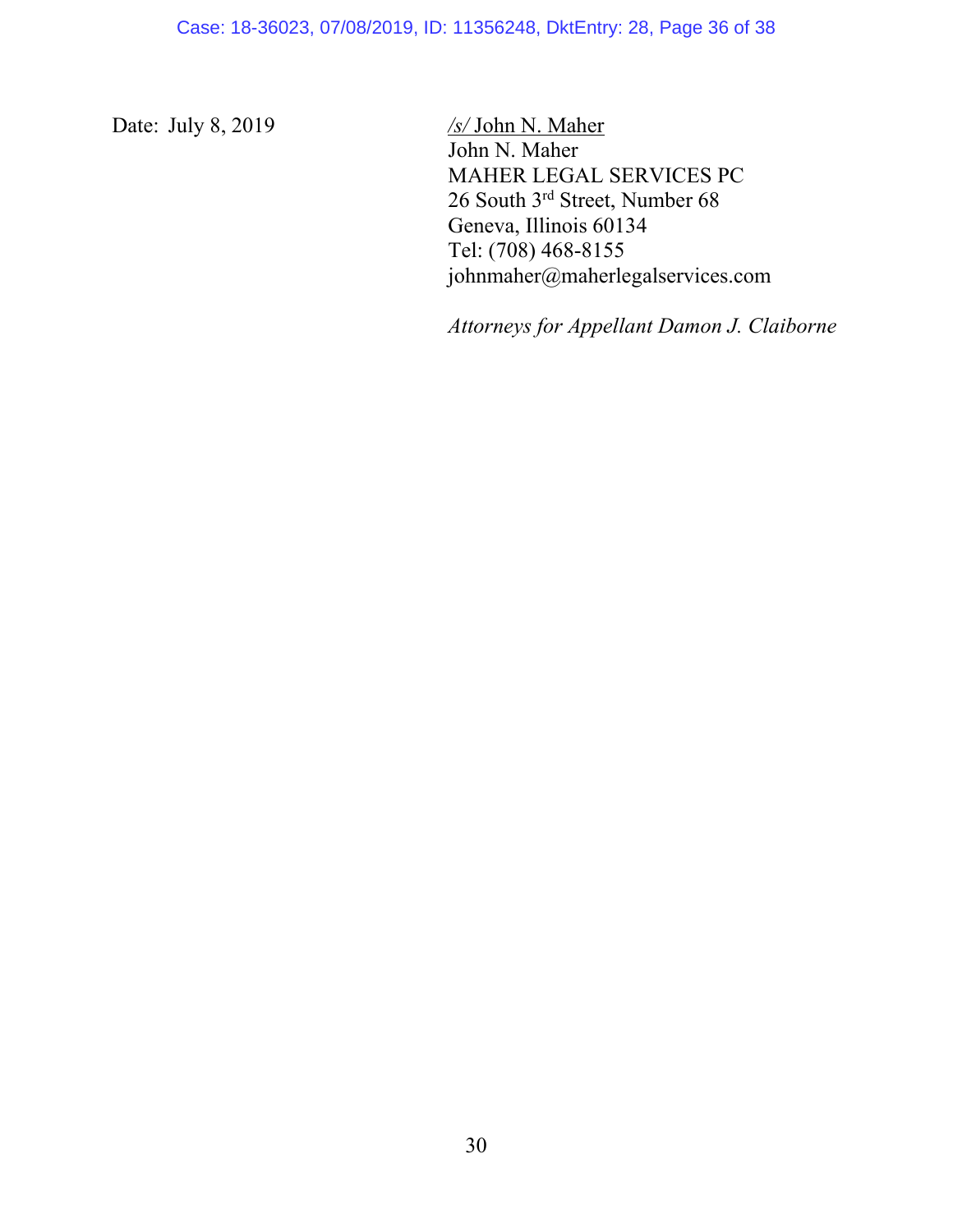## **CERTIFICATE OF COMPLIANCE**

Pursuant to Fed. R. App. P.  $32(a)(7)(C)$ , I certify that:

This brief complies with the type-volume limitation of Fed. R. App. P.  $32(a)(7)(B)$  because this Reply Brief contains 6,590 words, excluding the parts of the brief exempted by Fed. R. App. P.  $32(a)(7)(B)(iii)$ .

This brief complies with the typeface requirements of Fed. R. App. P.  $32(a)(5)$  and the type style requirements of Fed. R. App. P.  $32(a)(6)$  because this brief has been prepared in a proportionately spaced typeface using Times New Roman 14-point font.

Date: July 8, 2019 */s/* John N. Maher MAHER LEGAL SERVICES PC 26 South 3<sup>rd</sup> Street, Number 68 Geneva, Illinois 60134 Tel: (708) 468-8155 johnmaher@maherlegalservices.com

*Attorneys for Appellant Damon J. Claiborne*